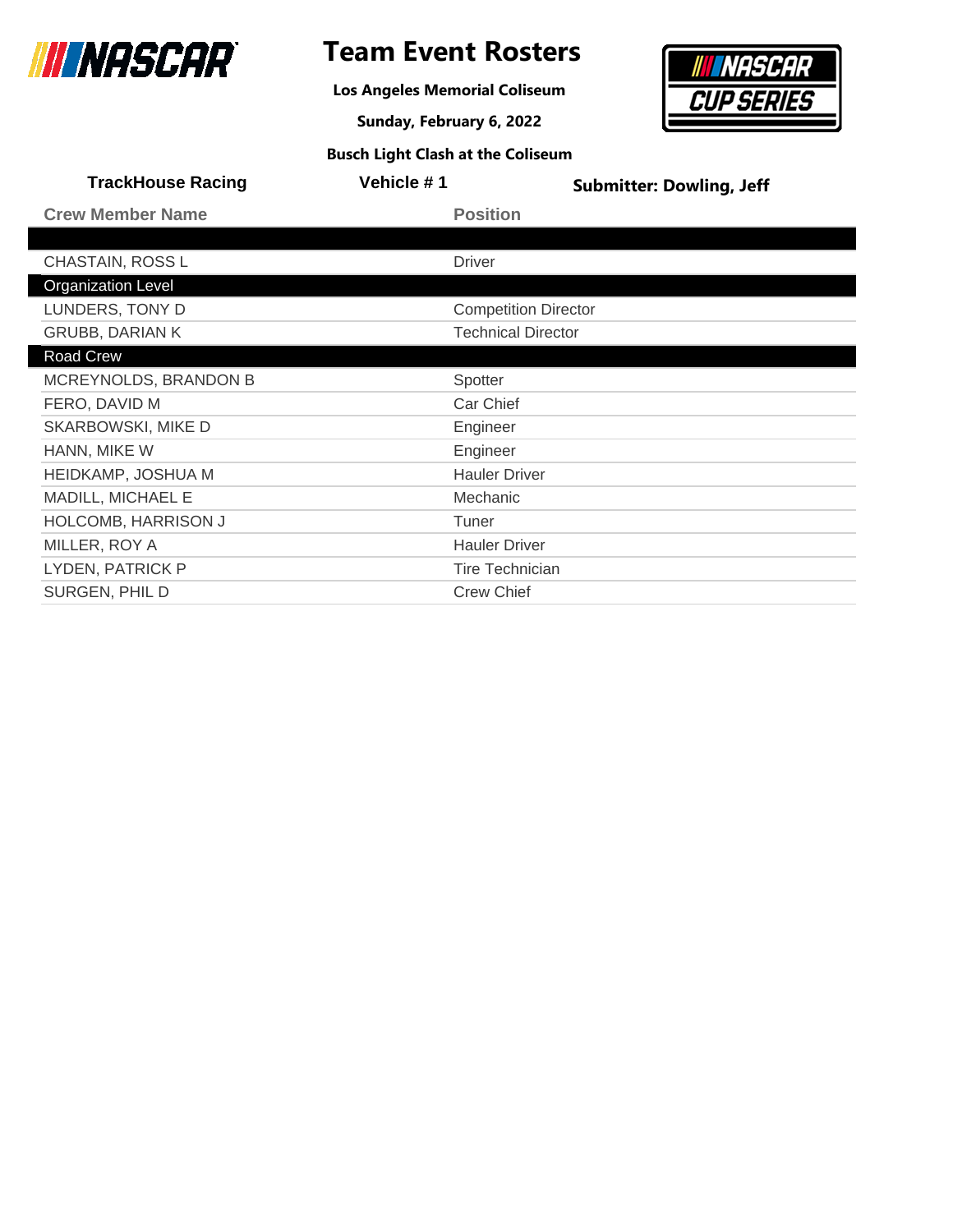

### **Team Event Rosters**

**Los Angeles Memorial Coliseum**

**Sunday, February 6, 2022**



| <b>Stewart Haas Racing</b>    | Vehicle #10            | <b>Submitter: Stimberis, Jennifer</b> |
|-------------------------------|------------------------|---------------------------------------|
| <b>Crew Member Name</b>       | <b>Position</b>        |                                       |
|                               |                        |                                       |
| ALMIROLA, ARIC M              | <b>Driver</b>          |                                       |
| <b>Organization Level</b>     |                        |                                       |
| ZIPADELLI, GREG C             |                        | <b>Competition Director</b>           |
| JUSTICE, CHRIS L              | <b>IT Support</b>      |                                       |
| Road Crew                     |                        |                                       |
| EDMONDS, JOEL G               | Spotter                |                                       |
| KIMBROUGH, JAMES D            | Engineer               |                                       |
| SILVESTRI, TONY L             |                        | <b>Front End Mechanic</b>             |
| FAIRWEATHER, ROBBIE M         | Mechanic               |                                       |
| TRICKETT, CHRIS C             | Mechanic               |                                       |
| SIMPSON, RUSSELL W            | <b>Tire Technician</b> |                                       |
| MOELLER, MATTHEW A            | Tuner                  |                                       |
| COOK, JERRY J                 | <b>Hauler Driver</b>   |                                       |
| LACKEY, DALE W                | <b>Hauler Driver</b>   |                                       |
| <b>BLICKENSDERFER, DREW A</b> | <b>Crew Chief</b>      |                                       |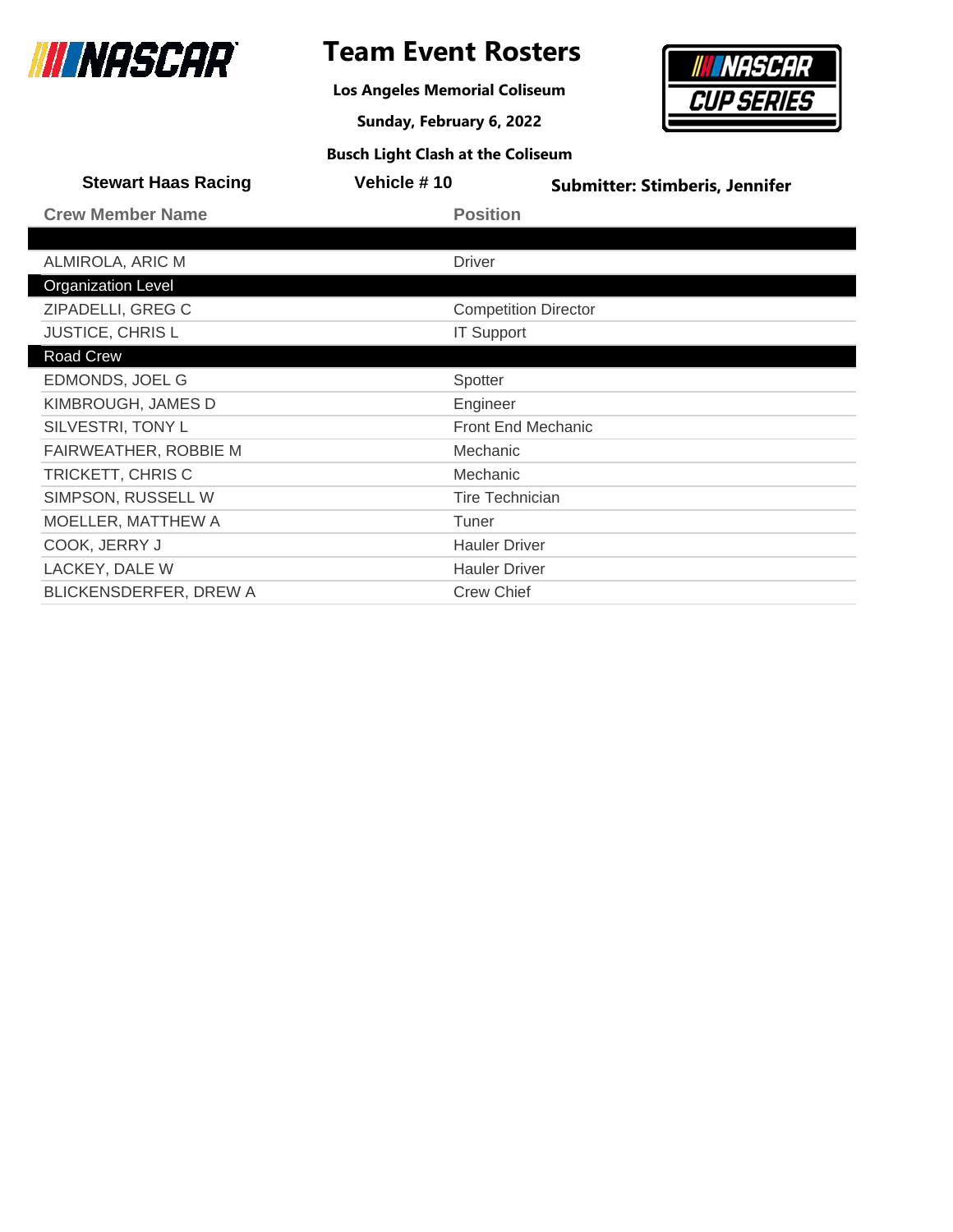

### **Team Event Rosters**

**Los Angeles Memorial Coliseum**

**Sunday, February 6, 2022**



| <b>Joe Gibbs Racing</b>    | Vehicle #11               | <b>Submitter: Lambe, Robin</b> |
|----------------------------|---------------------------|--------------------------------|
| <b>Crew Member Name</b>    | <b>Position</b>           |                                |
|                            |                           |                                |
| HAMLIN, DENNY D            | <b>Driver</b>             |                                |
| <b>Organization Level</b>  |                           |                                |
| BERRIER, TODD M            | <b>Technical Director</b> |                                |
| <b>GREENE, KEVIN J</b>     | <b>IT Support</b>         |                                |
| Road Crew                  |                           |                                |
| LAMBERT, CHRIS H           | Spotter                   |                                |
| <b>GRIFFETH, BRANDON J</b> | <b>Hauler Driver</b>      |                                |
| HODEL, FRANKIE B           | <b>Hauler Driver</b>      |                                |
| <b>DUDLEY, JAMES E</b>     | Tuner                     |                                |
| SIMMONS, SCOTT JG          | Mechanic                  |                                |
| EGBERT JR, JOHN P          | Car Chief                 |                                |
| MCAULAY, SAMUEL B          | Engineer                  |                                |
| <b>BOWERS, RYAN W</b>      | Engineer                  |                                |
| PHILPOTT, MATT D           | Mechanic                  |                                |
| <b>GABEHART, CHRIS A</b>   | <b>Crew Chief</b>         |                                |
|                            |                           |                                |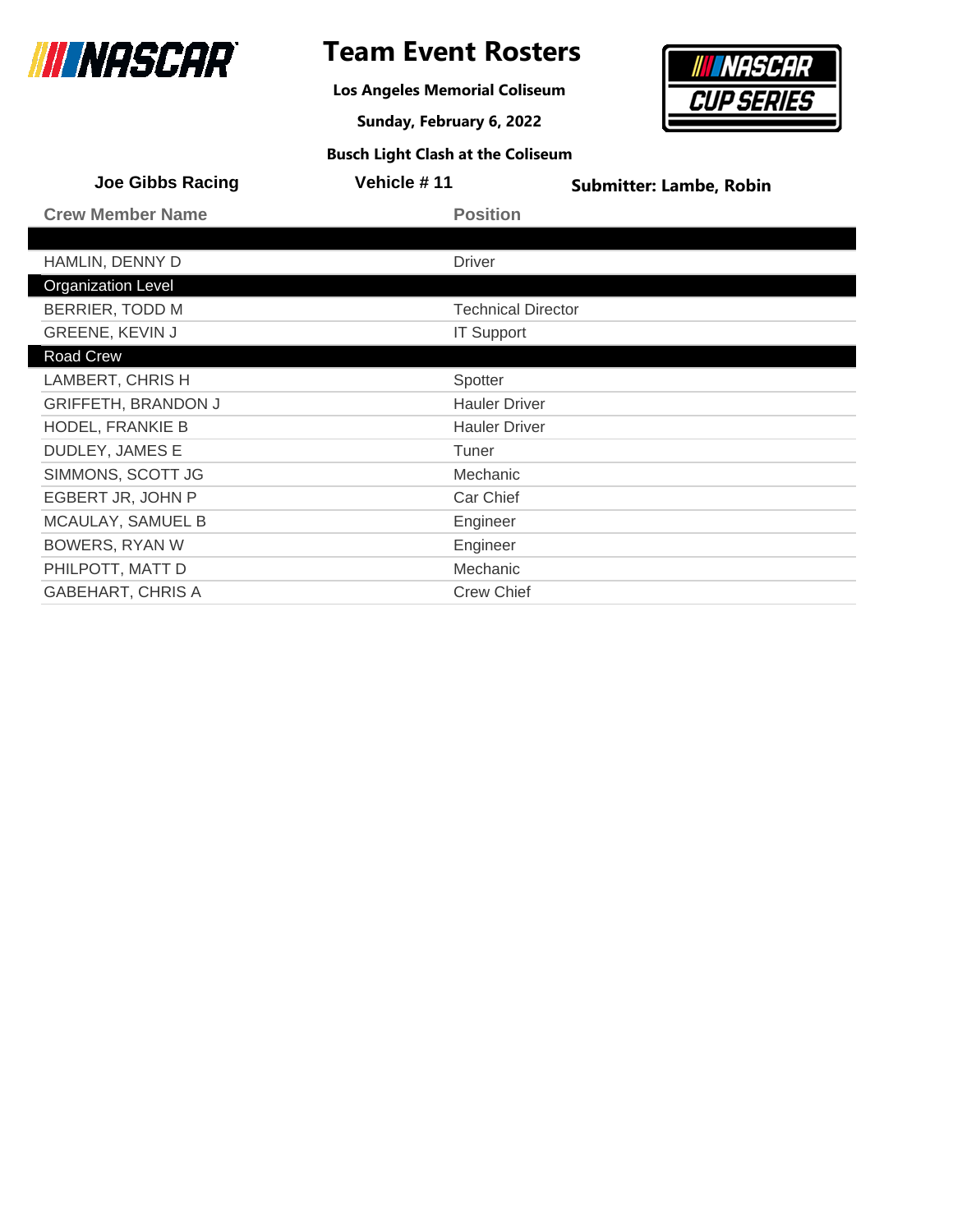

### **Team Event Rosters**

**Los Angeles Memorial Coliseum**

**Sunday, February 6, 2022**



| <b>Team Penske</b>        | Vehicle #12                 | <b>Submitter: Fultz, Angela</b> |
|---------------------------|-----------------------------|---------------------------------|
| <b>Crew Member Name</b>   | <b>Position</b>             |                                 |
|                           |                             |                                 |
| BLANEY, RYAN M            | <b>Driver</b>               |                                 |
| <b>Organization Level</b> |                             |                                 |
| <b>GEISLER, TRAVIS F</b>  | <b>Competition Director</b> |                                 |
| PERRY, DAVID C            | <b>IT Support</b>           |                                 |
| Road Crew                 |                             |                                 |
| WILLIAMS, JOSH T          | Spotter                     |                                 |
| FOX, RAYMOND L            | Car Chief                   |                                 |
| MCCUTCHEON, BRETT T       | <b>Front End Mechanic</b>   |                                 |
| PALMER, TONY V            |                             | Underneath Mechanic             |
| ZAMBRANO, RAMON A         | Shock Technician            |                                 |
| NICHOLS JR, DAVE B        | <b>Tire Technician</b>      |                                 |
| SORBER, GREG R            | <b>Hauler Driver</b>        |                                 |
| <b>BOSCH, JUSTIN J</b>    | <b>Hauler Driver</b>        |                                 |
| <b>BAILEY, ERIC J</b>     | <b>Interior Mechanic</b>    |                                 |
| HASSLER, JONATHAN M       | <b>Crew Chief</b>           |                                 |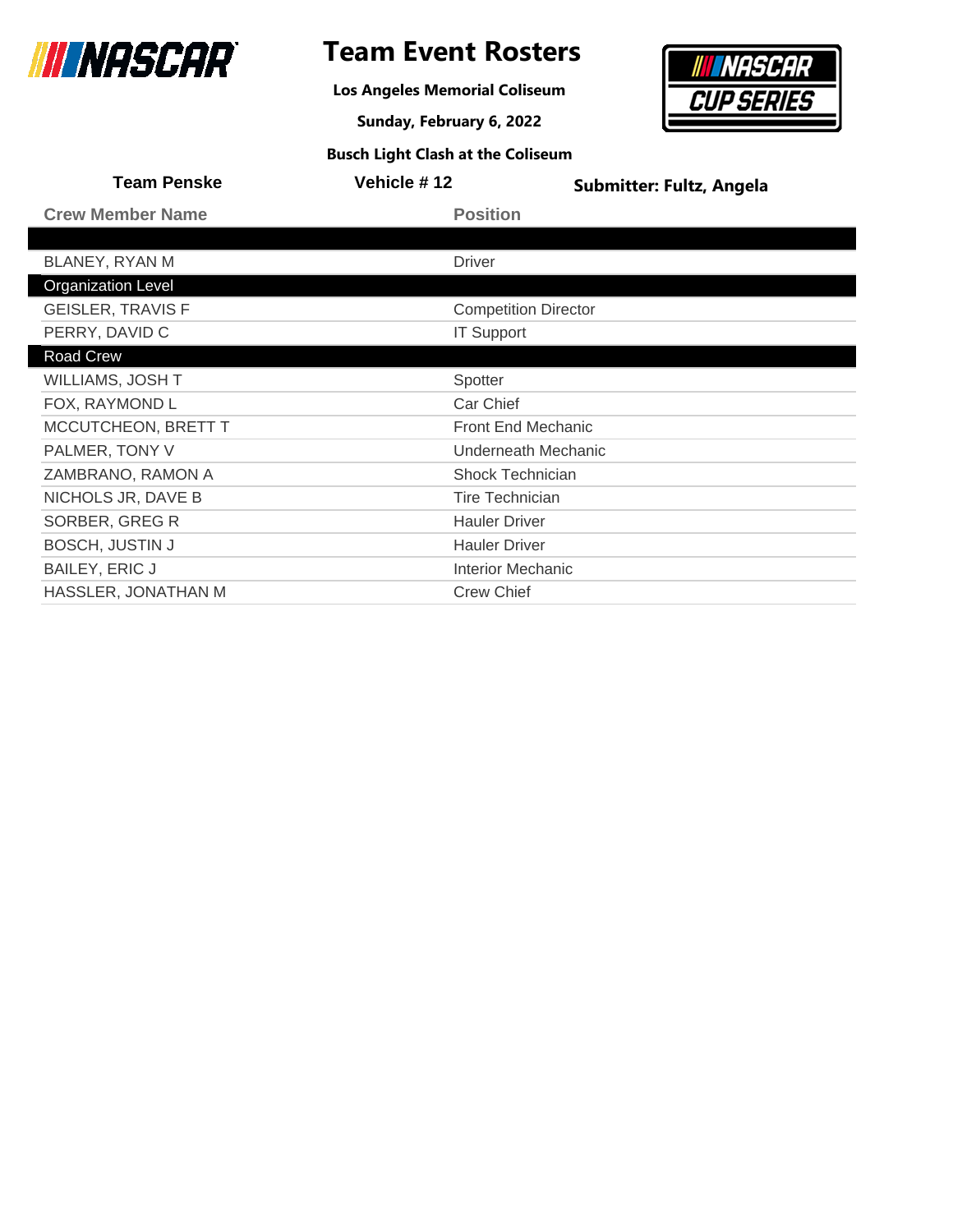

**Los Angeles Memorial Coliseum**

**Sunday, February 6, 2022**



| <b>Stewart Haas Racing</b> | Vehicle #14              | <b>Submitter: Stimberis, Jennifer</b> |
|----------------------------|--------------------------|---------------------------------------|
| <b>Crew Member Name</b>    | <b>Position</b>          |                                       |
|                            |                          |                                       |
| <b>BRISCOE, CHASE</b>      | <b>Driver</b>            |                                       |
| <b>Organization Level</b>  |                          |                                       |
| ZIPADELLI, GREG C          |                          | <b>Competition Director</b>           |
| <b>JUSTICE, CHRISL</b>     | <b>IT Support</b>        |                                       |
| Road Crew                  |                          |                                       |
| CAMPBELL, JOE A            | Spotter                  |                                       |
| FREY, JD D                 | Car Chief                |                                       |
| COOK, MICHAEL J            | Engineer                 |                                       |
| EADS, KEITH H              | <b>Tire Technician</b>   |                                       |
| PHILLIPS, JON M            | Engineer                 |                                       |
| HOLSHOUSER, BRIAN L        | Shock Technician         |                                       |
| CABLE, TODD T              | <b>Hauler Driver</b>     |                                       |
| GONZALEZ, STEPHEN C        | <b>Hauler Driver</b>     |                                       |
| ADAMS, TREVOR J            | <b>Interior Mechanic</b> |                                       |
| KLAUSMEIER, JOHN H         | <b>Crew Chief</b>        |                                       |
|                            |                          |                                       |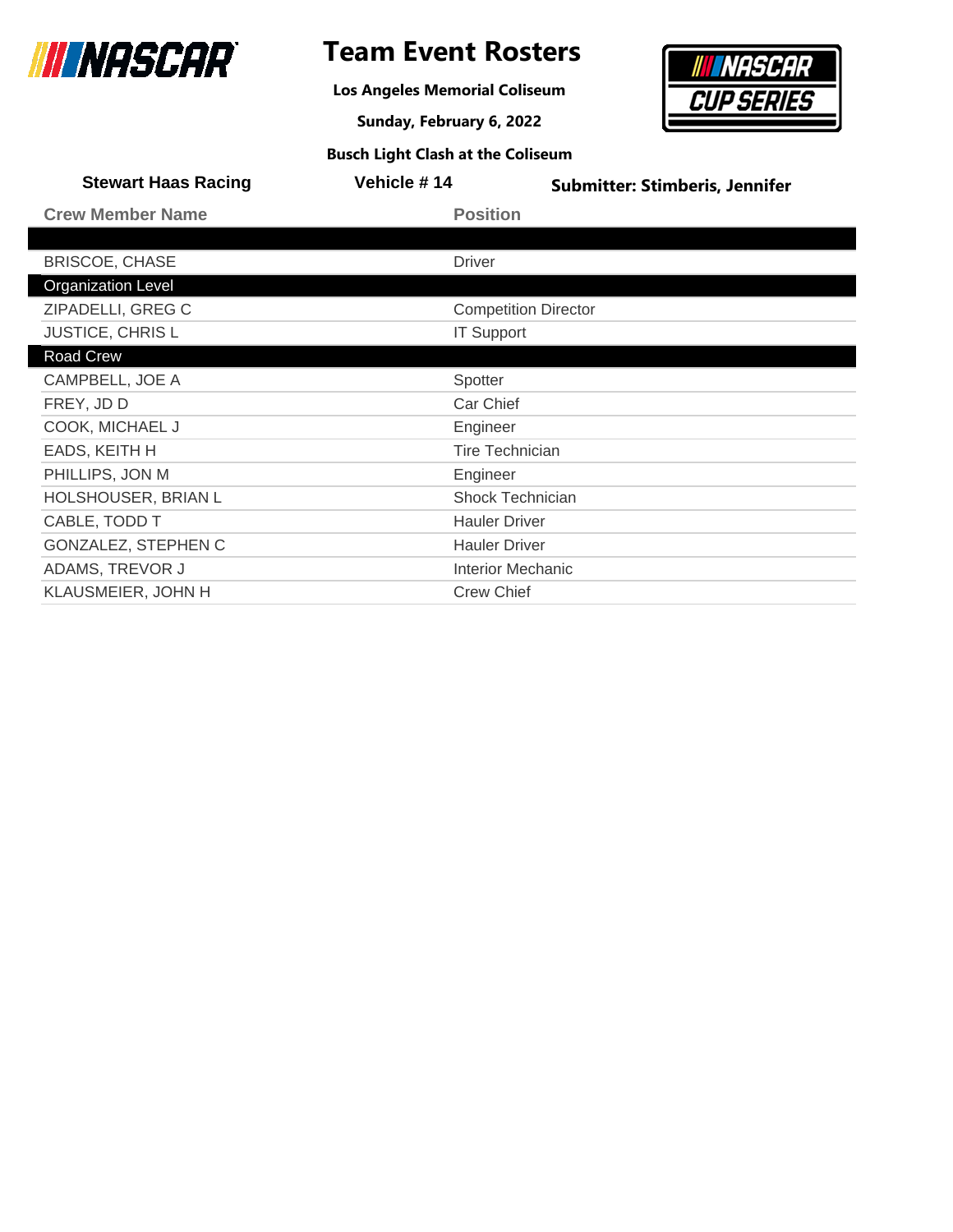

**Los Angeles Memorial Coliseum**

**Sunday, February 6, 2022**



| <b>Rick Ware Racing</b>   | Vehicle #15               | <b>Submitter: Carlson, Stacey</b> |
|---------------------------|---------------------------|-----------------------------------|
| <b>Crew Member Name</b>   | <b>Position</b>           |                                   |
|                           |                           |                                   |
| PREECE, RYAN J            | <b>Driver</b>             |                                   |
| <b>Organization Level</b> |                           |                                   |
| EVANS, KEN E              |                           | <b>Competition Director</b>       |
| HILLMAN, MICHAEL E        | <b>Technical Director</b> |                                   |
| Road Crew                 |                           |                                   |
| BRADSHAW, RANDY           | Spotter                   |                                   |
| VALENTINSEN, ROBERT J     | Car Chief                 |                                   |
| READ, AIDAN C             | Engineer                  |                                   |
| MCDOWELL, JOHN H          | Tuner                     |                                   |
| POWER, DAVID M            | Mechanic                  |                                   |
| TINCHER JR, CURTIS A      | <b>Tire Technician</b>    |                                   |
| <b>OLSEN, BRANDON J</b>   | <b>Hauler Driver</b>      |                                   |
| MUTTER, MICHAEL           | <b>Hauler Driver</b>      |                                   |
| <b>BALDWIN, TOMMY S</b>   | <b>Crew Chief</b>         |                                   |
|                           |                           |                                   |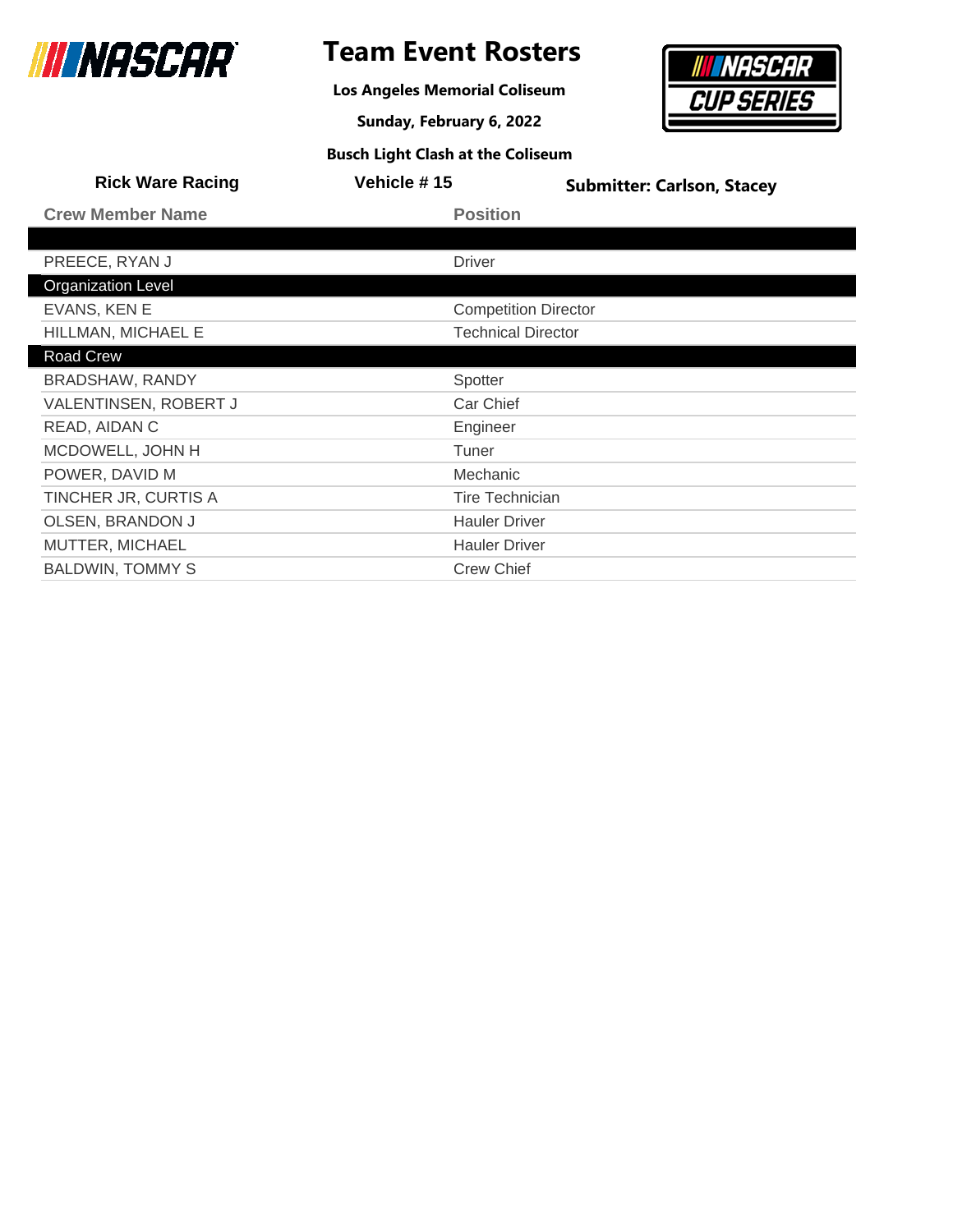

### **Team Event Rosters**

**Los Angeles Memorial Coliseum**

**Sunday, February 6, 2022**



| <b>Kaulig Racing</b>        | Vehicle #16            | <b>Submitter: Lanier, Tonya</b> |
|-----------------------------|------------------------|---------------------------------|
| <b>Crew Member Name</b>     | <b>Position</b>        |                                 |
|                             |                        |                                 |
| ALLMENDINGER, A J J         | <b>Driver</b>          |                                 |
| <b>Organization Level</b>   |                        |                                 |
| RICE, CHRIS A               | Other -                |                                 |
| Road Crew                   |                        |                                 |
| DEINY JR, FRANK             | Spotter                |                                 |
| <b>SEUSS, ANDY T</b>        | Car Chief              |                                 |
| <b>GASSMANN, STEVE W</b>    | <b>Mechanic</b>        |                                 |
| POIRIER, WILL A             | <b>Tire Technician</b> |                                 |
| <b>GARDINER, NICHOLAS L</b> | <b>Mechanic</b>        |                                 |
| KELLEY, KYLE W              | Tuner                  |                                 |
| <b>MELTON, MICHAEL C</b>    | <b>Hauler Driver</b>   |                                 |
| SWIDERSKI, MATT J           | <b>Crew Chief</b>      |                                 |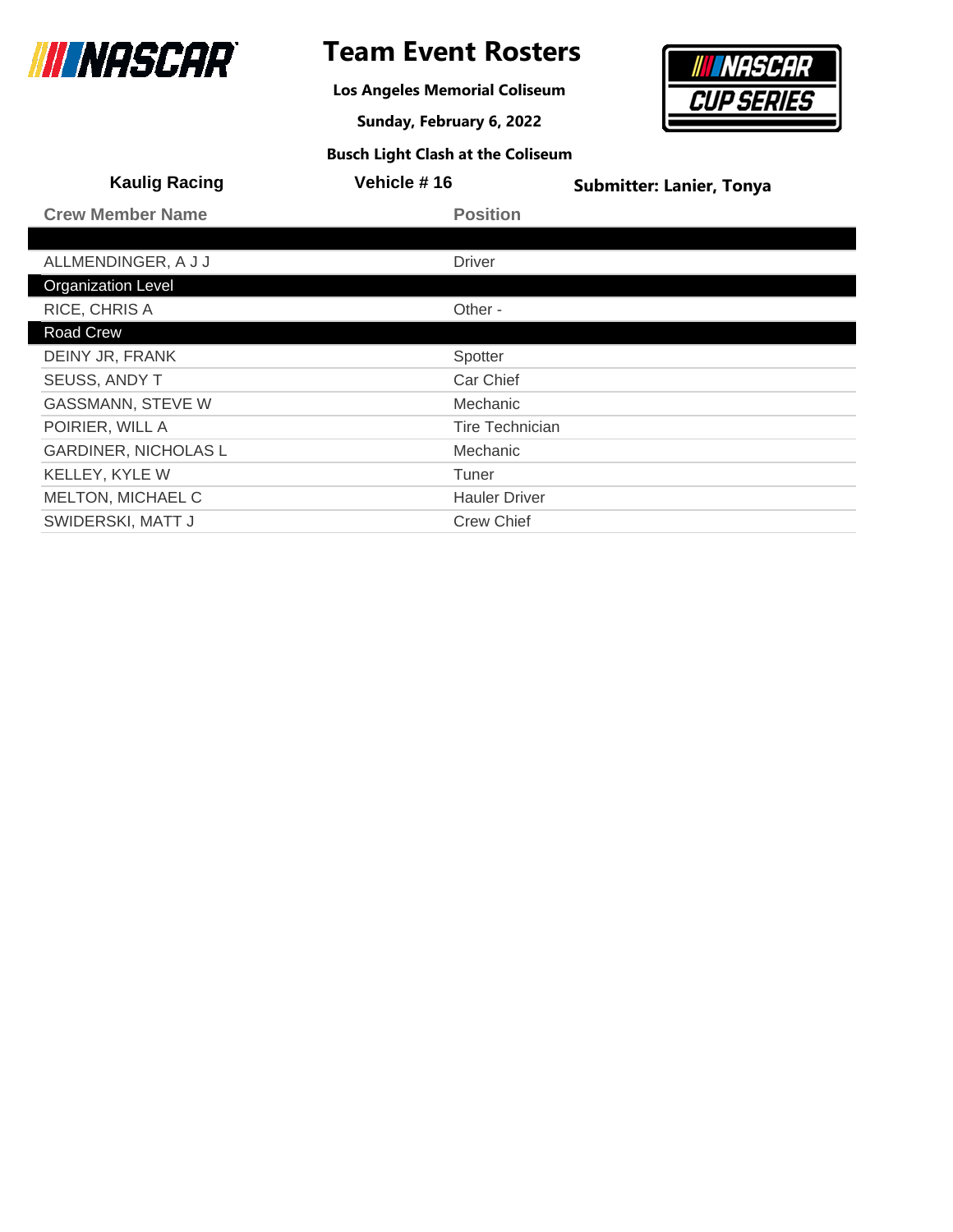

**Los Angeles Memorial Coliseum**

**Sunday, February 6, 2022**



|                             | <b>Submitter: Allen, Kyle</b> |
|-----------------------------|-------------------------------|
| <b>Position</b>             |                               |
|                             |                               |
| <b>Driver</b>               |                               |
|                             |                               |
| <b>Competition Director</b> |                               |
| <b>IT Support</b>           |                               |
|                             |                               |
| Spotter                     |                               |
| Engineer                    |                               |
| Car Chief                   |                               |
| <b>Tire Technician</b>      |                               |
| Mechanic                    |                               |
| Mechanic                    |                               |
| <b>Hauler Driver</b>        |                               |
| <b>Hauler Driver</b>        |                               |
| Mechanic                    |                               |
| <b>Crew Chief</b>           |                               |
|                             | <b>Vehicle #17</b>            |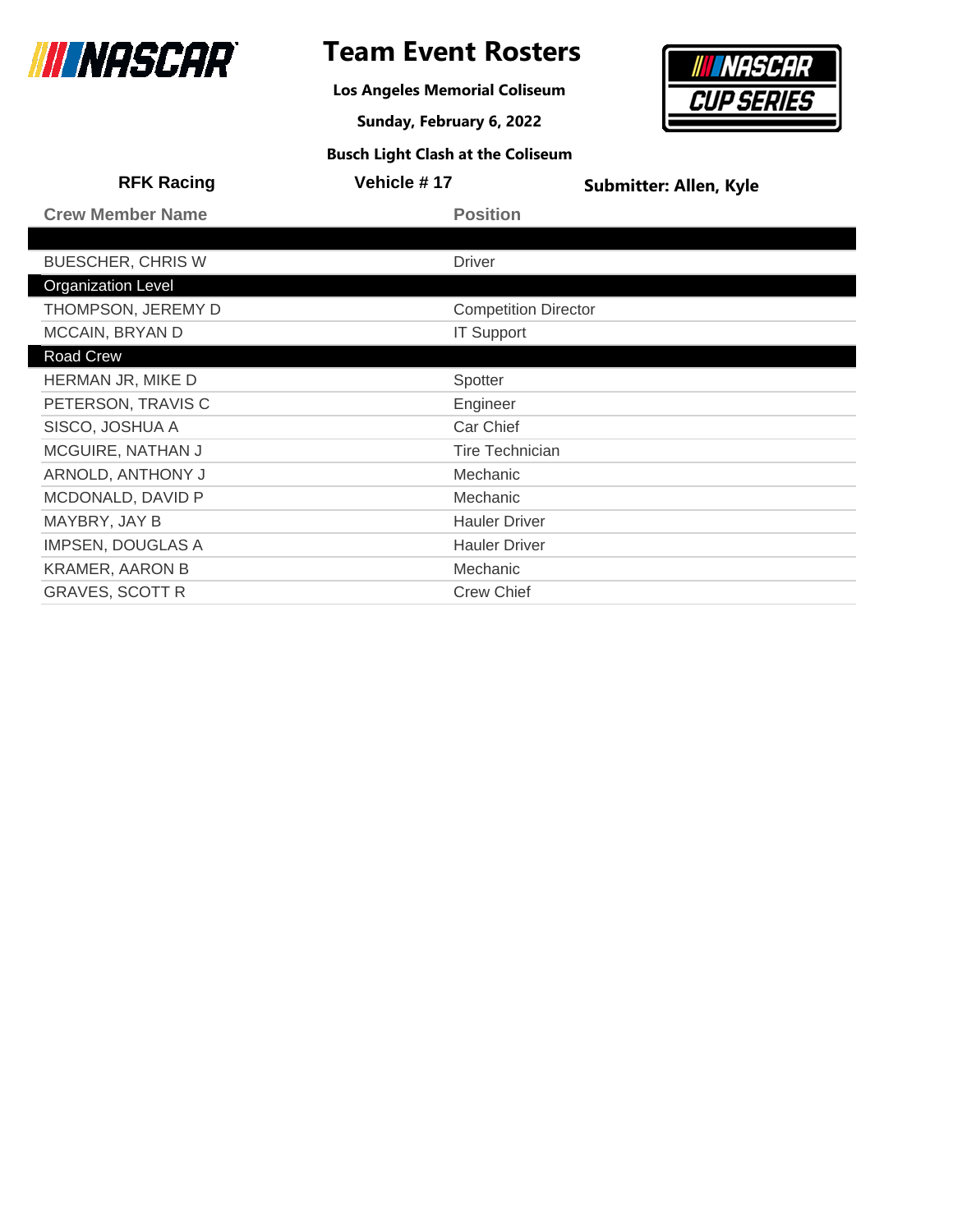

### **Team Event Rosters**

**Los Angeles Memorial Coliseum**

**Sunday, February 6, 2022**



| <b>Joe Gibbs Racing</b>   | Vehicle #18               | <b>Submitter: Lambe, Robin</b> |
|---------------------------|---------------------------|--------------------------------|
| <b>Crew Member Name</b>   | <b>Position</b>           |                                |
|                           |                           |                                |
| <b>BUSCH, KYLE T</b>      | <b>Driver</b>             |                                |
| <b>Organization Level</b> |                           |                                |
| BERRIER, TODD M           | <b>Technical Director</b> |                                |
| GREENE, KEVIN J           | <b>IT Support</b>         |                                |
| Road Crew                 |                           |                                |
| HIRSCHMAN III, ANTHONY    | Spotter                   |                                |
| <b>BELLOWS, NATE D</b>    | Car Chief                 |                                |
| BAJEK, DAN R              | Tuner                     |                                |
| ELDRIDGE, SCOTT S         | Mechanic                  |                                |
| PEIFFER, JUSTIN B         | Mechanic                  |                                |
| HALPAINY, JAIK            | Engineer                  |                                |
| <b>CURTIS, MICHAEL E</b>  | <b>Hauler Driver</b>      |                                |
| MIKO, CHRIS M             | <b>Hauler Driver</b>      |                                |
| HILL, JOSHUA R            | Utility                   |                                |
| CHAVKA, SETH D            | <b>Crew Chief</b>         |                                |
|                           |                           |                                |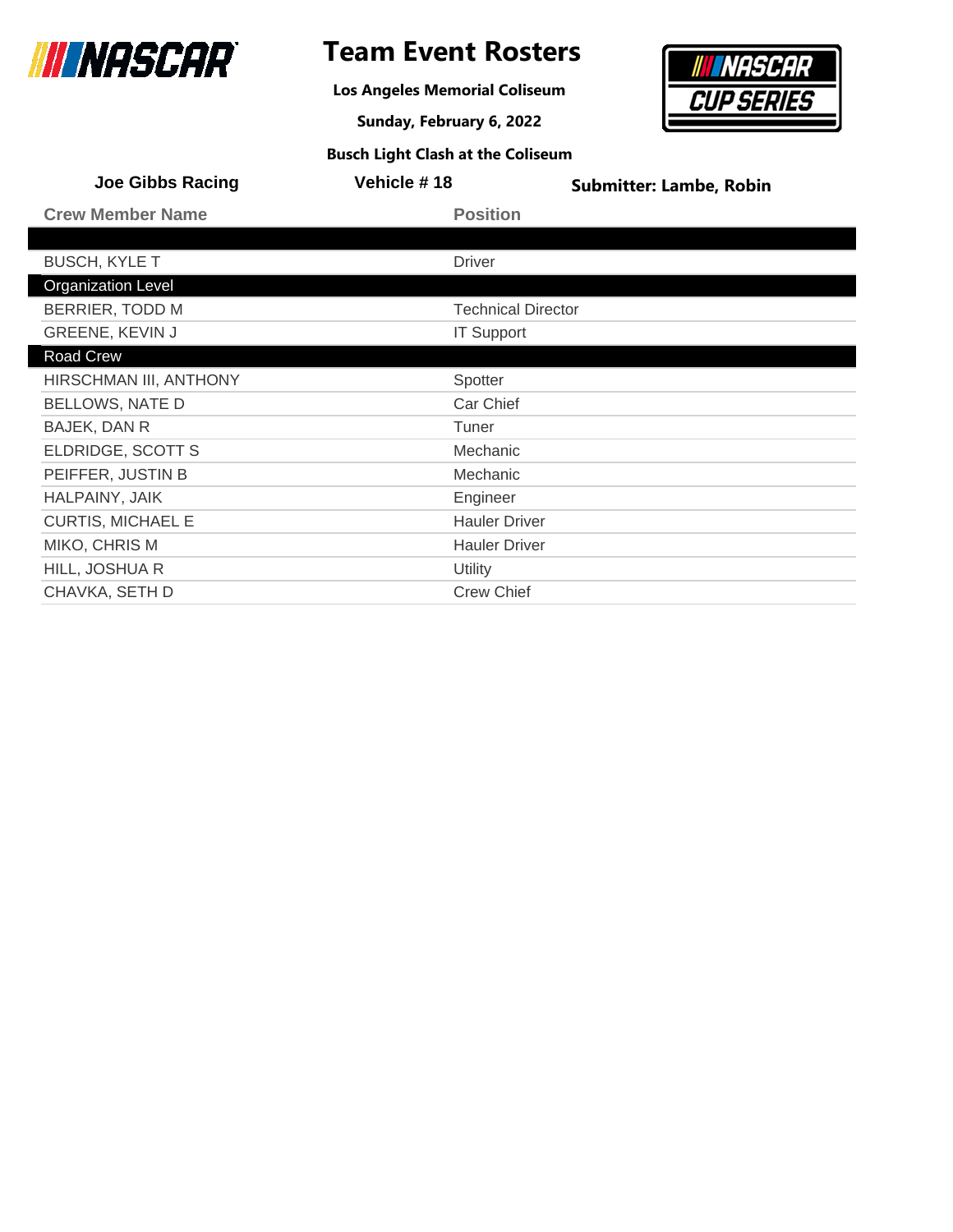

### **Team Event Rosters**

**Los Angeles Memorial Coliseum**

**Sunday, February 6, 2022**



| <b>Joe Gibbs Racing</b>   | Vehicle #19               | <b>Submitter: Lambe, Robin</b> |
|---------------------------|---------------------------|--------------------------------|
| <b>Crew Member Name</b>   | <b>Position</b>           |                                |
|                           |                           |                                |
| TRUEX JR, MARTIN L        | <b>Driver</b>             |                                |
| <b>Organization Level</b> |                           |                                |
| <b>BERRIER, TODD M</b>    | <b>Technical Director</b> |                                |
| GREENE, KEVIN J           | <b>IT Support</b>         |                                |
| Road Crew                 |                           |                                |
| HERRING, DREW A           | Spotter                   |                                |
| JONES, CHRIS F            | Car Chief                 |                                |
| HULS, GREGG A             | Tuner                     |                                |
| MARTIN, RYAN R            | Mechanic                  |                                |
| DIBLASI, TOMMY J          | <b>Tire Technician</b>    |                                |
| <b>BURTON, NICK</b>       | Engineer                  |                                |
| <b>CARMICHAEL, TODD A</b> | Mechanic                  |                                |
| <b>BAZZELL, KYLE L</b>    | <b>Hauler Driver</b>      |                                |
| DEGROOT, EDWARD           | <b>Hauler Driver</b>      |                                |
| SMALL, JAMES E            | <b>Crew Chief</b>         |                                |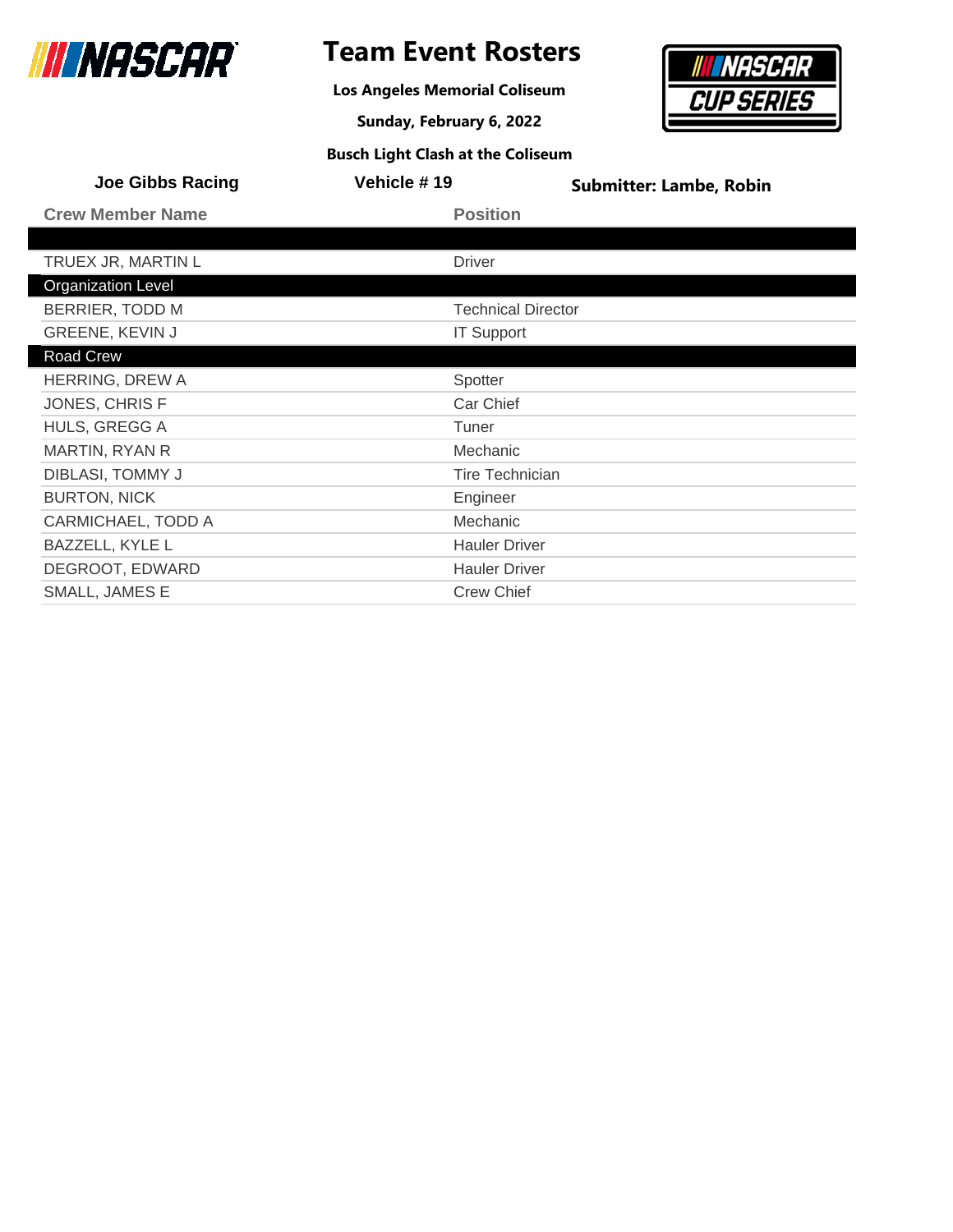

### **Team Event Rosters**

**Los Angeles Memorial Coliseum**

**Sunday, February 6, 2022**



| <b>Team Penske</b>        | Vehicle #2    | Submitter: Fultz, Angela    |
|---------------------------|---------------|-----------------------------|
| <b>Crew Member Name</b>   |               | <b>Position</b>             |
|                           |               |                             |
| CINDRIC, AUSTIN L         | <b>Driver</b> |                             |
| <b>Organization Level</b> |               |                             |
| <b>GEISLER, TRAVIS F</b>  |               | <b>Competition Director</b> |
| PERRY, DAVID C            |               | <b>IT Support</b>           |
| Road Crew                 |               |                             |
| CAMPBELL, DOUG J          | Spotter       |                             |
| HUTCHENS, GRANT D         |               | Engineer                    |
| ALMQUIST, KIRK S          |               | Car Chief                   |
| JENNINGS, JUSTIN L        |               | <b>Front End Mechanic</b>   |
| PUSKAS, CHRIS M           |               | Underneath Mechanic         |
| <b>BELMONT, KYLE J</b>    |               | <b>Tire Technician</b>      |
| RUSSELL, DARIN H          | Tuner         |                             |
| WHITT, GEFFERY B          |               | <b>Hauler Driver</b>        |
| COLLINS, JOSH L           |               | <b>Hauler Driver</b>        |
| <b>BULLINS, JEREMY D</b>  |               | <b>Crew Chief</b>           |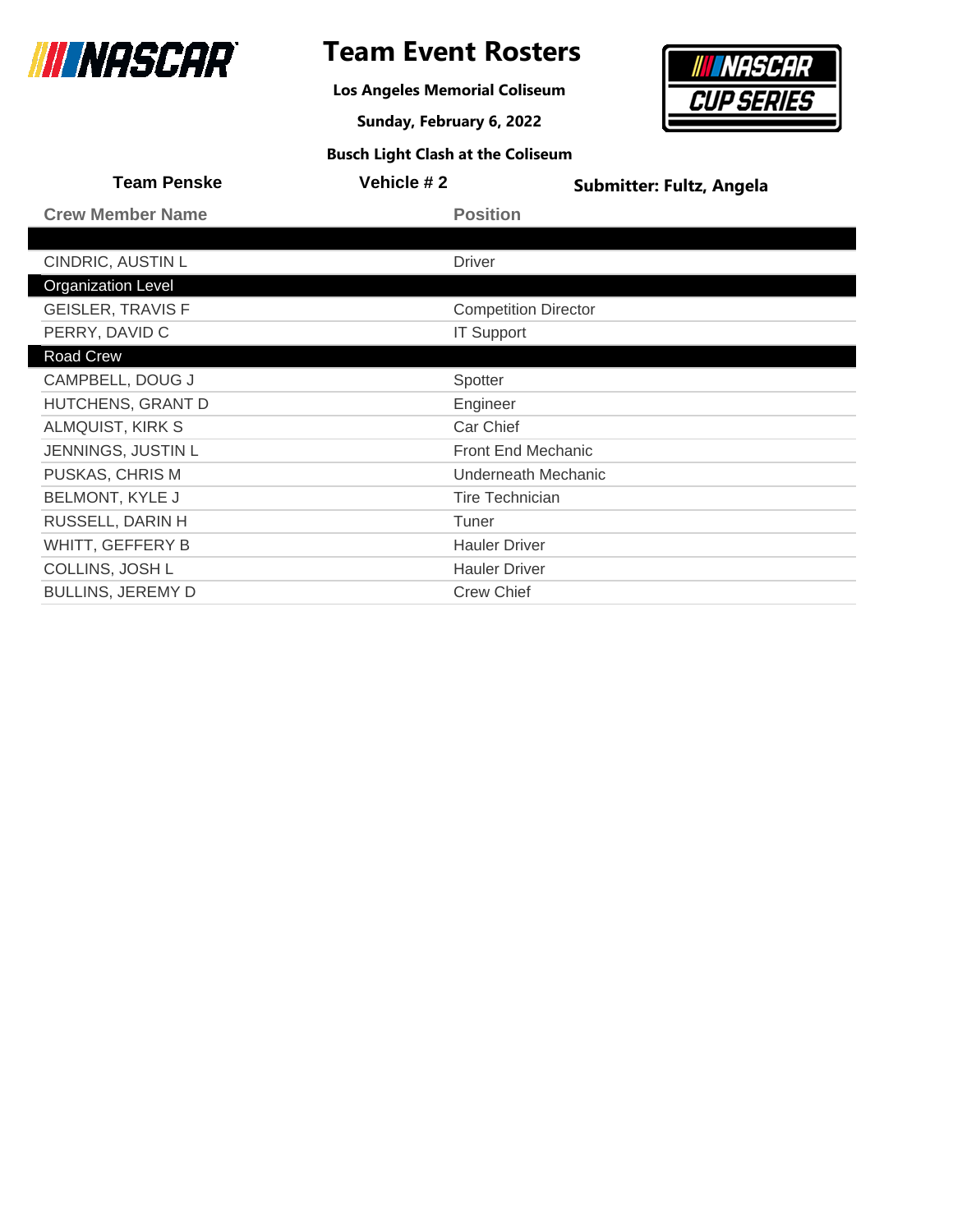

### **Team Event Rosters**

**Los Angeles Memorial Coliseum**

**Sunday, February 6, 2022**



| <b>Joe Gibbs Racing</b>   | Vehicle # 20              | <b>Submitter: Lambe, Robin</b> |
|---------------------------|---------------------------|--------------------------------|
| <b>Crew Member Name</b>   | <b>Position</b>           |                                |
|                           |                           |                                |
| BELL, CHRISTOPHER D       | <b>Driver</b>             |                                |
| <b>Organization Level</b> |                           |                                |
| BERRIER, TODD M           | <b>Technical Director</b> |                                |
| <b>GREENE, KEVIN J</b>    | <b>IT Support</b>         |                                |
| Road Crew                 |                           |                                |
| REEVES, STEVIE J          | Spotter                   |                                |
| SHERWOOD, CHRIS L         | Car Chief                 |                                |
| SCHWEPPE, CARL T          | Utility                   |                                |
| JOHNSON, MICHAEL          | Tuner                     |                                |
| LAPE, WESLEY G            | Mechanic                  |                                |
| CHASE, CHRIS J            | Mechanic                  |                                |
| <b>GREENE, BRENDAN K</b>  | Mechanic                  |                                |
| PRICE, JAMIE L            | <b>Hauler Driver</b>      |                                |
| FUNDERBURK, GLENN B       | <b>Hauler Driver</b>      |                                |
| <b>STEVENS, ADAM G</b>    | <b>Crew Chief</b>         |                                |
|                           |                           |                                |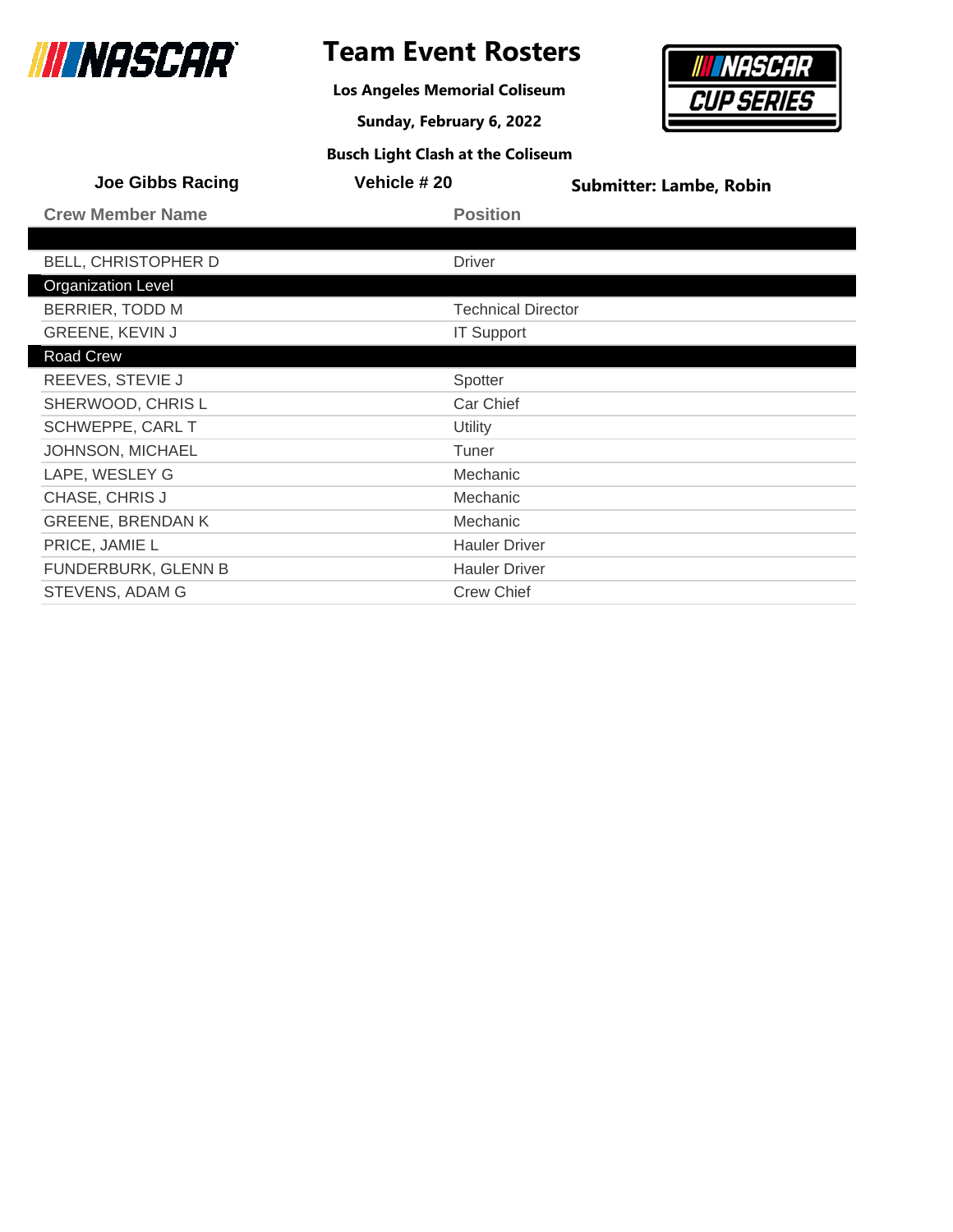

**Los Angeles Memorial Coliseum**

**Sunday, February 6, 2022 Busch Light Clash at the Coliseum**

## NASCAR **CUP SERIES**

| <b>Wood Brothers Racing</b> | <b>Vehicle # 21</b> | <b>Submitter: Hall, Kim</b> |
|-----------------------------|---------------------|-----------------------------|
| <b>Crew Member Name</b>     |                     | <b>Position</b>             |
|                             |                     |                             |
| <b>BURTON, HARRISON B</b>   |                     | <b>Driver</b>               |
| <b>Organization Level</b>   |                     |                             |
| <b>HODGES, JEFFERSON L</b>  |                     | <b>Competition Director</b> |
| STANLEY, MILES M            |                     | Pit Coach                   |
| Road Crew                   |                     |                             |
| <b>GREEN, TYLER S</b>       |                     | Spotter                     |
| SAULS, CODY R               |                     | Car Chief                   |
| ELLIS, TOMMY E              |                     | <b>Front End Mechanic</b>   |
| MAYNARD, CODY A             |                     | Interior Mechanic           |
| FENWICK, ROGER T            |                     | Underneath Mechanic         |
| MACDONALD, IAN A            |                     | <b>Tire Technician</b>      |
| ALEXANDER, TRAVIS R         |                     | Tuner                       |
| KOHN, CHAD A                |                     | <b>Hauler Driver</b>        |
| AVERY, CHRIS B              |                     | <b>Hauler Driver</b>        |
| <b>WILSON, BRIAN P</b>      |                     | <b>Crew Chief</b>           |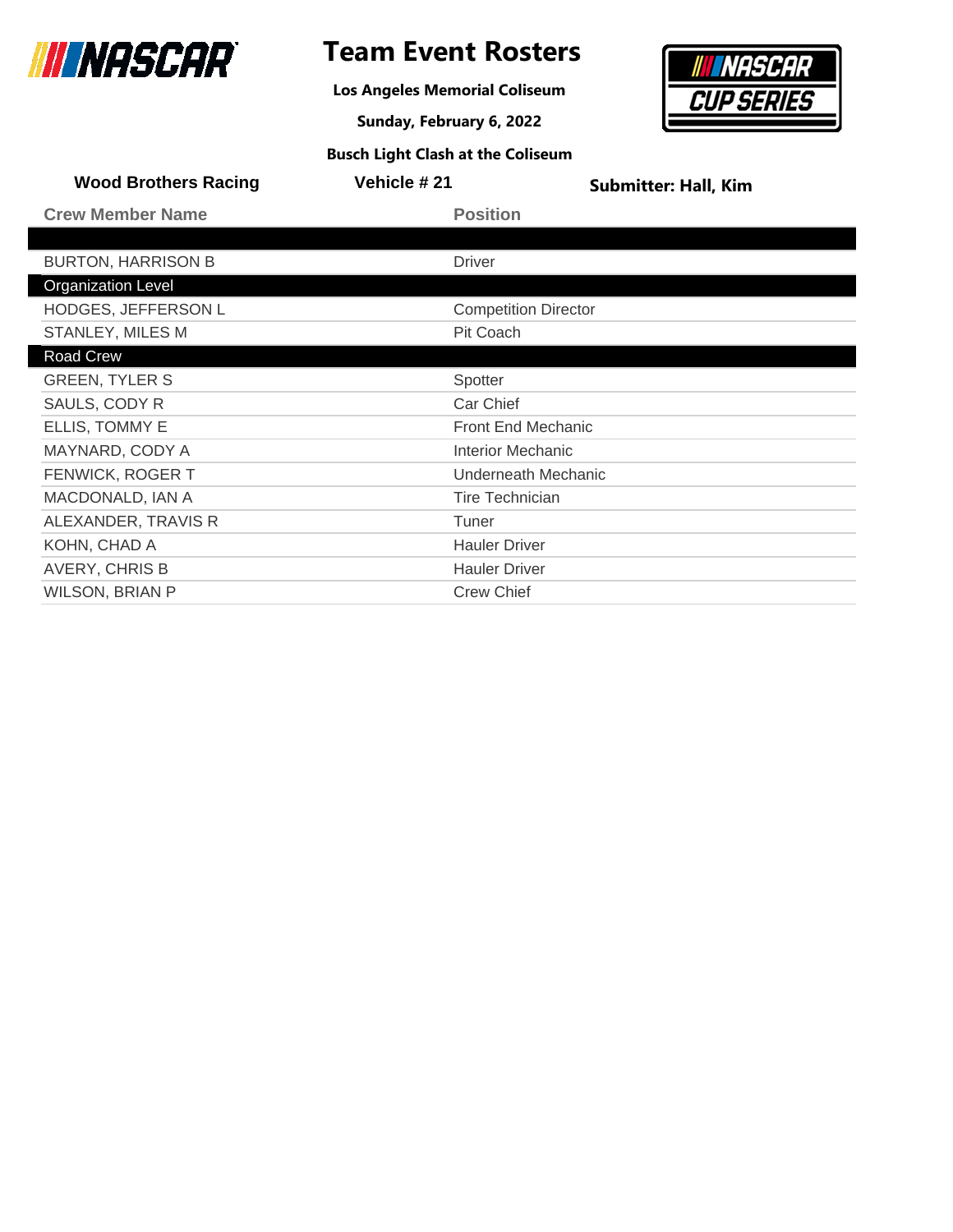

### **Team Event Rosters**

**Los Angeles Memorial Coliseum**

**Sunday, February 6, 2022**



| <b>Team Penske</b>         | Vehicle #22       | <b>Submitter: Fultz, Angela</b> |
|----------------------------|-------------------|---------------------------------|
| <b>Crew Member Name</b>    | <b>Position</b>   |                                 |
|                            |                   |                                 |
| LOGANO, JOEY T             | <b>Driver</b>     |                                 |
| <b>Organization Level</b>  |                   |                                 |
| <b>GEISLER, TRAVIS F</b>   |                   | <b>Competition Director</b>     |
| PERRY, DAVID C             | <b>IT Support</b> |                                 |
| Road Crew                  |                   |                                 |
| PRESSLEY, COLEMAN C        | Spotter           |                                 |
| POPE, BRANDON K            | Engineer          |                                 |
| KELLEY, JERRY C            | Car Chief         |                                 |
| MACQUEEN, BRIAN J          |                   | <b>Front End Mechanic</b>       |
| CHANNING, STEVE W          |                   | Underneath Mechanic             |
| FLYNN, ANDREW S            |                   | <b>Tire Technician</b>          |
| NICKELS, MARK A            | Tuner             |                                 |
| <b>WILLIAMS, MICHAEL M</b> |                   | <b>Hauler Driver</b>            |
| WONG, JASON E              |                   | <b>Hauler Driver</b>            |
| WOLFE, PAUL S              | <b>Crew Chief</b> |                                 |
|                            |                   |                                 |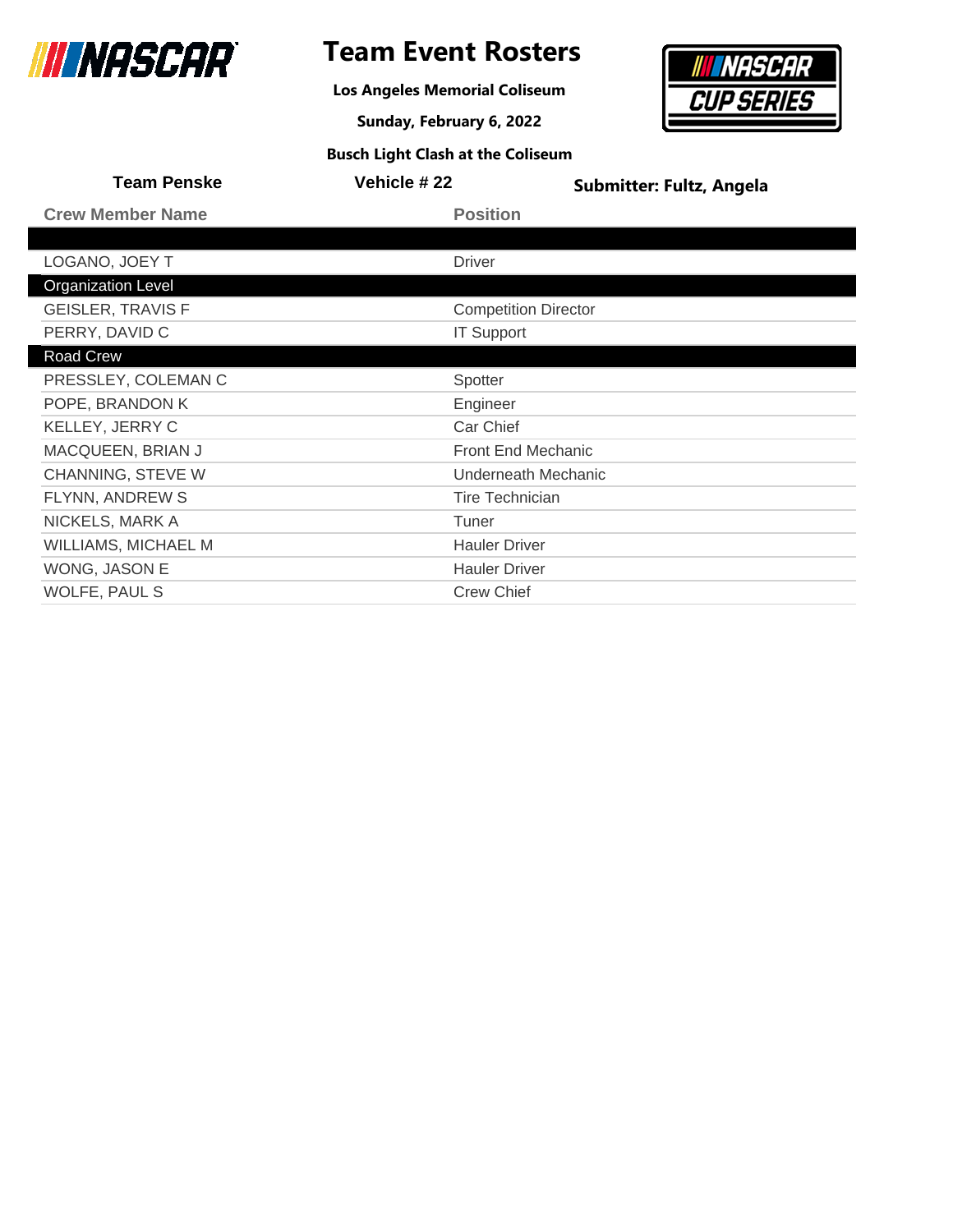

### **Team Event Rosters**

**Los Angeles Memorial Coliseum**

**Sunday, February 6, 2022**



| 23XI Racing                 | Vehicle #23 | Submitter: Berryman, Kerri  |
|-----------------------------|-------------|-----------------------------|
| <b>Crew Member Name</b>     |             | <b>Position</b>             |
|                             |             |                             |
| WALLACE, BUBBA D            |             | <b>Driver</b>               |
| <b>Organization Level</b>   |             |                             |
| WHEELER, MICHAEL C          |             | <b>Competition Director</b> |
| MELANSON, JEFF P            |             | Other - Other               |
| Road Crew                   |             |                             |
| <b>KRAFT, FREDDIE J</b>     |             | Spotter                     |
| MARQUARDT, ZACH S           |             | Car Chief                   |
| HOUSTON, VICTOR             |             | Engineer                    |
| <b>HOBSON, MICHAEL A</b>    |             | Mechanic                    |
| NORRIS, WILL W              |             | Mechanic                    |
| KINCHELOE, BRYAN M          |             | <b>Tire Technician</b>      |
| ALEXANDER, DAVID C          |             | <b>Hauler Driver</b>        |
| PROVOST, JAMASON E          |             | <b>Hauler Driver</b>        |
| CLICHE, ETIENNE EC          |             | Engineer                    |
| <b>BARKER III, BOOTIE A</b> |             | <b>Crew Chief</b>           |
|                             |             |                             |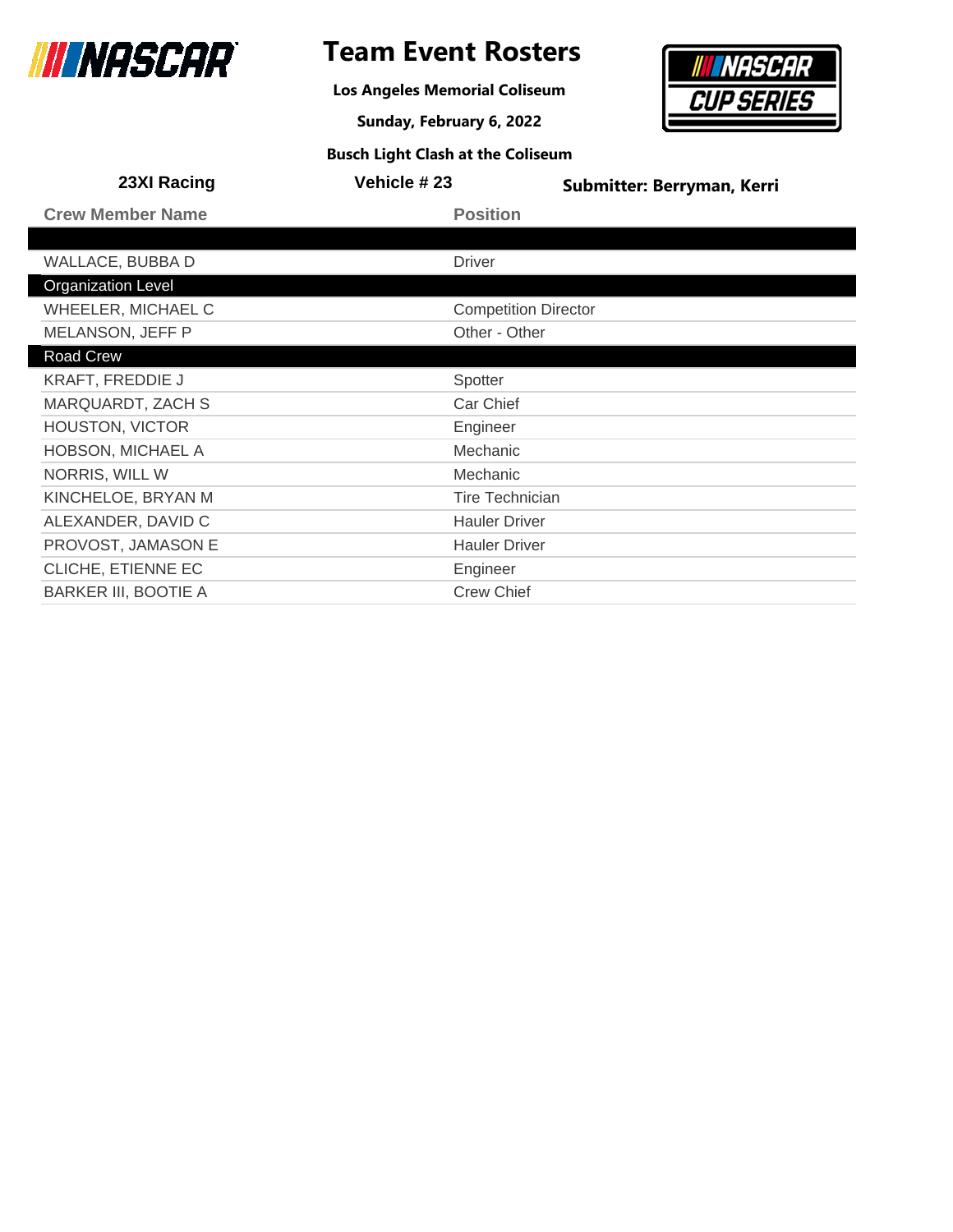

### **Team Event Rosters**

**Los Angeles Memorial Coliseum**

**Sunday, February 6, 2022**



| <b>Busch Light Clash at the Coliseum</b> |  |  |
|------------------------------------------|--|--|
|------------------------------------------|--|--|

| Vehicle #24          | <b>Submitter: Jones, Dacy</b>                         |
|----------------------|-------------------------------------------------------|
| <b>Position</b>      |                                                       |
|                      |                                                       |
| <b>Driver</b>        |                                                       |
|                      |                                                       |
| Other -              |                                                       |
|                      |                                                       |
|                      |                                                       |
| Spotter              |                                                       |
| Car Chief            |                                                       |
| Mechanic             |                                                       |
| <b>Hauler Driver</b> |                                                       |
|                      |                                                       |
| Engineer             |                                                       |
| Tuner                |                                                       |
| <b>Hauler Driver</b> |                                                       |
| Mechanic             |                                                       |
| <b>Crew Chief</b>    |                                                       |
|                      | <b>Competition Director</b><br><b>Tire Technician</b> |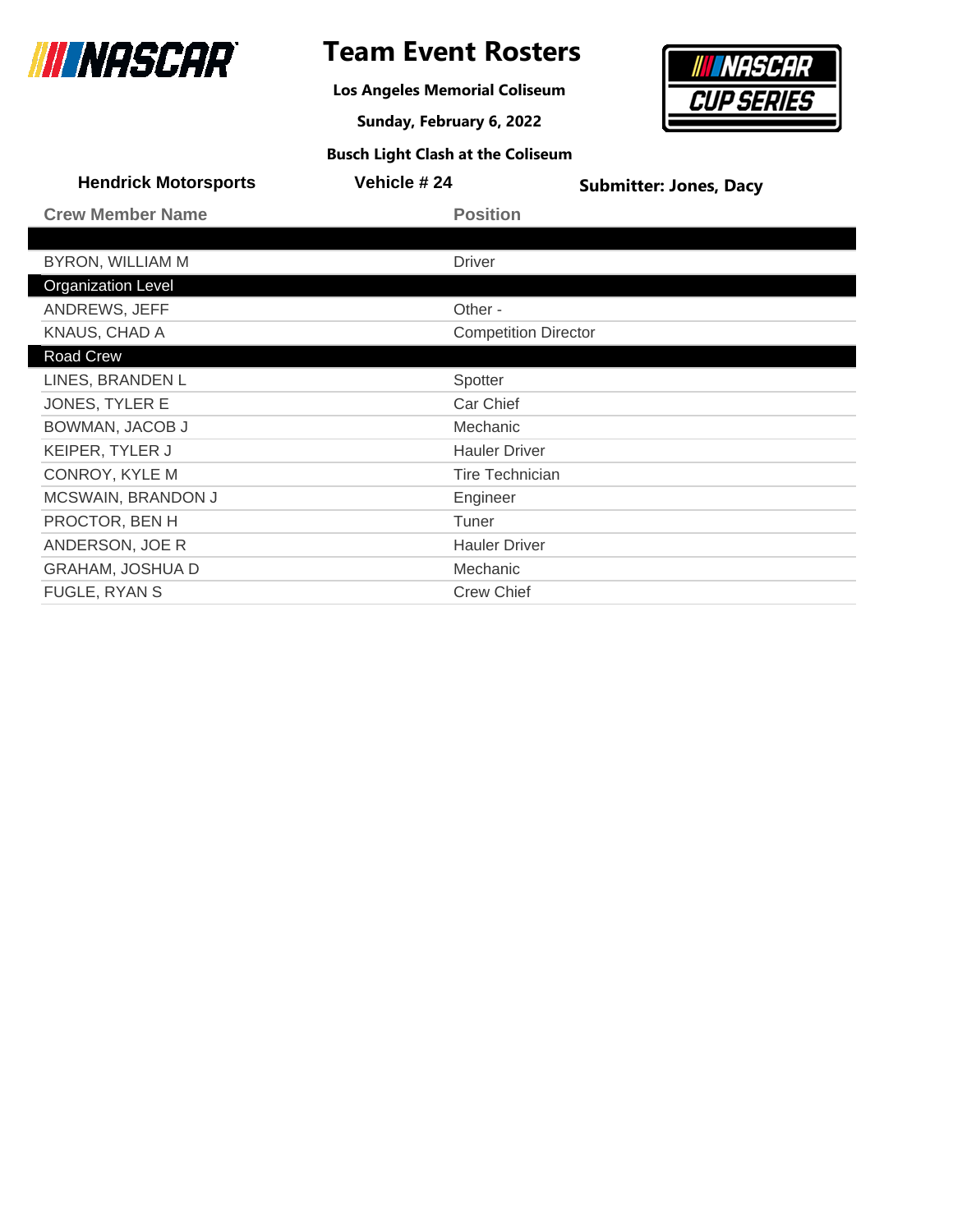

**Los Angeles Memorial Coliseum**

**Sunday, February 6, 2022**

## **NASCAR CUP SERIES**

| <b>Busch Light Clash at the Coliseum</b> |  |
|------------------------------------------|--|
|------------------------------------------|--|

| <b>Richard Childress Racing</b> | Vehicle #3                  | <b>Submitter: Mcdaniel, Laura</b> |
|---------------------------------|-----------------------------|-----------------------------------|
| <b>Crew Member Name</b>         | <b>Position</b>             |                                   |
|                                 |                             |                                   |
| DILLON, AUSTIN R                | <b>Driver</b>               |                                   |
| <b>Organization Level</b>       |                             |                                   |
| PETREE III, ANDY A              | <b>Competition Director</b> |                                   |
| <b>GREER, SHANE S</b>           | <b>IT Support</b>           |                                   |
| Road Crew                       |                             |                                   |
| BENESCH, BRANDON J              | Spotter                     |                                   |
| CHISM, RYAN S                   | Car Chief                   |                                   |
| <b>KELLER, JOEL</b>             | Engineer                    |                                   |
| DUNCAN, ERIC L                  | Engineer                    |                                   |
| BROWN, ADAM                     | Mechanic                    |                                   |
| GOLEMBESKI, STEPHEN J           | <b>Tire Technician</b>      |                                   |
| <b>BRATTON, BRYCE</b>           | <b>Mechanic</b>             |                                   |
| CRAVEN, JEFF L                  | <b>Hauler Driver</b>        |                                   |
| TIGERT, CHAD W                  | <b>Hauler Driver</b>        |                                   |
| ALEXANDER, JUSTIN G             | <b>Crew Chief</b>           |                                   |
|                                 |                             |                                   |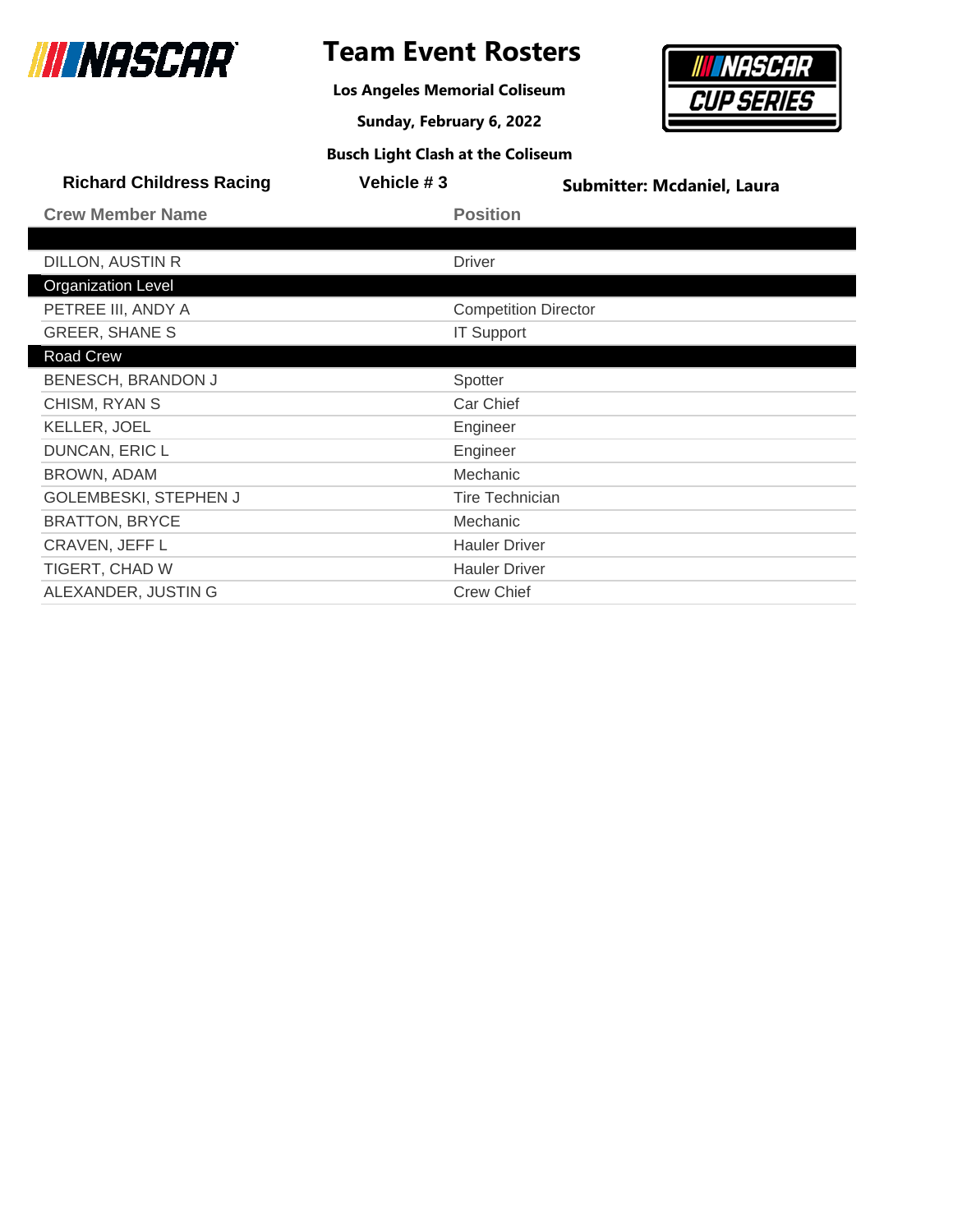

### **Team Event Rosters**

**Los Angeles Memorial Coliseum**

**Sunday, February 6, 2022**

## *NASCAR* **CUP SERIES**

| <b>Busch Light Clash at the Coliseum</b> |  |
|------------------------------------------|--|
|------------------------------------------|--|

| <b>Kaulig Racing</b>      | Vehicle #31          | <b>Submitter: Lanier, Tonya</b> |
|---------------------------|----------------------|---------------------------------|
| <b>Crew Member Name</b>   | <b>Position</b>      |                                 |
|                           |                      |                                 |
| HALEY, JUSTIN C           | <b>Driver</b>        |                                 |
| <b>Organization Level</b> |                      |                                 |
| RICE, CHRIS A             | Other -              |                                 |
| Road Crew                 |                      |                                 |
| <b>GRIFFIN, BRETT K</b>   | Spotter              |                                 |
| <b>ANTLEY, JARON S</b>    | Car Chief            |                                 |
| HALPIN, TRACY J           | <b>Mechanic</b>      |                                 |
| LANKFORD, TROY C          | Tire Technician      |                                 |
| CHAVIS, DERRICK S         | <b>Hauler Driver</b> |                                 |
| FIKE, RYHAN M             | Tuner                |                                 |
| <b>KRAEMER, JUSTEN R</b>  | Mechanic             |                                 |
| <b>OWENS, TRENT T</b>     | <b>Crew Chief</b>    |                                 |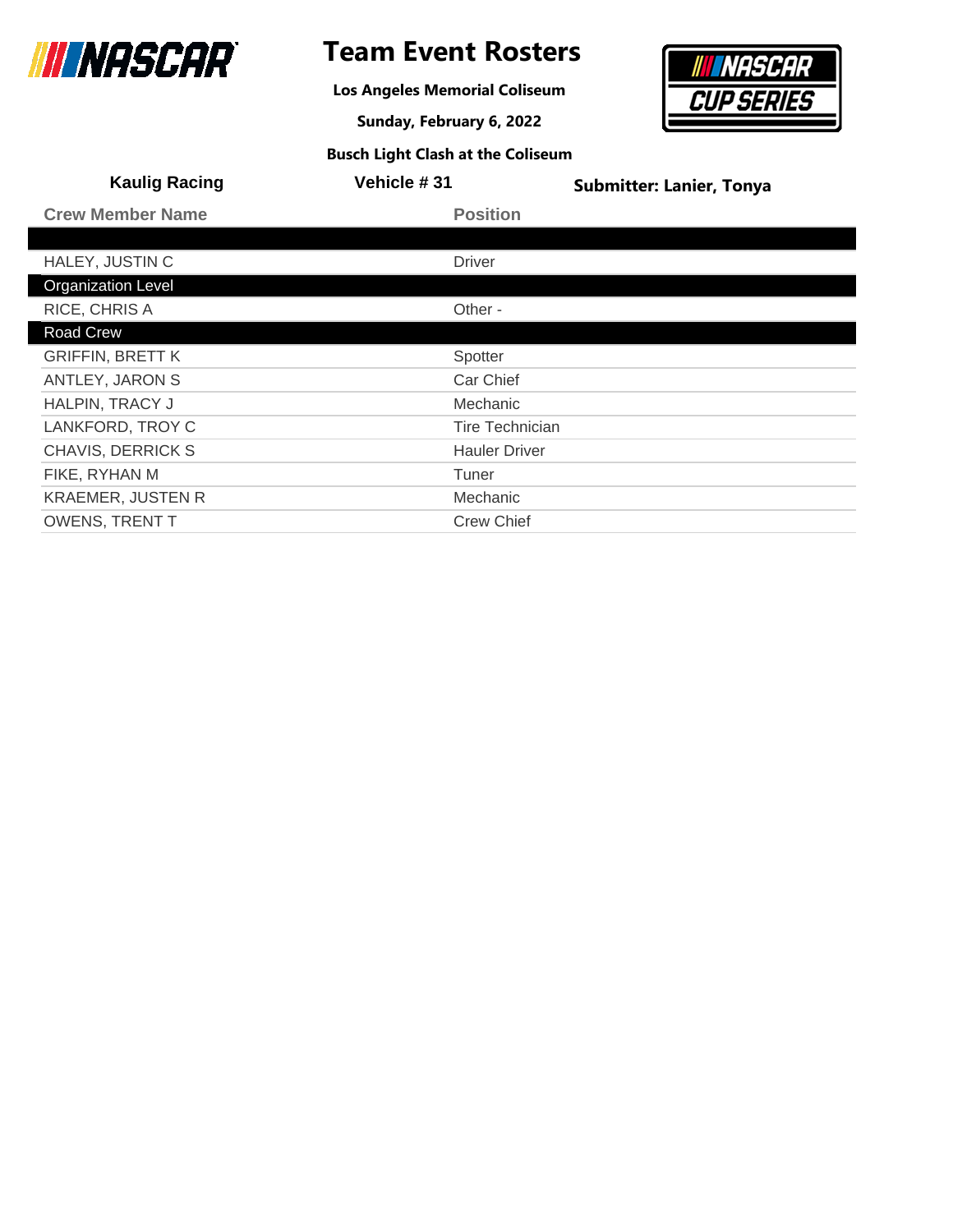

### **Team Event Rosters**

**Los Angeles Memorial Coliseum**

**Sunday, February 6, 2022**



| <b>Busch Light Clash at the Coliseum</b> |  |
|------------------------------------------|--|
|------------------------------------------|--|

| <b>Front Row Motorsports</b> | <b>Vehicle #34</b>       | <b>Submitter: Elder, Donna</b> |
|------------------------------|--------------------------|--------------------------------|
| <b>Crew Member Name</b>      | <b>Position</b>          |                                |
|                              |                          |                                |
| MCDOWELL, MICHAEL C          | <b>Driver</b>            |                                |
| <b>Organization Level</b>    |                          |                                |
| <b>ROTH, DUSTIN W</b>        | <b>IT Support</b>        |                                |
| Road Crew                    |                          |                                |
| HUGHES, CLAYTON O            | Spotter                  |                                |
| YERGES, CHRIS P              | Engineer                 |                                |
| BERGENTY, RYAN A             | Car Chief                |                                |
| <b>TROSPER, TYLER J</b>      | <b>Interior Mechanic</b> |                                |
| DAVIDSON, RUSTY R            | <b>Tire Technician</b>   |                                |
| GOODMAN, BRYAN M             | Tuner                    |                                |
| MANNS JR, TONY L             | <b>Hauler Driver</b>     |                                |
| <b>WILLIAMS, BEN J</b>       | Mechanic                 |                                |
| HARRIS, BLAKE B              | <b>Crew Chief</b>        |                                |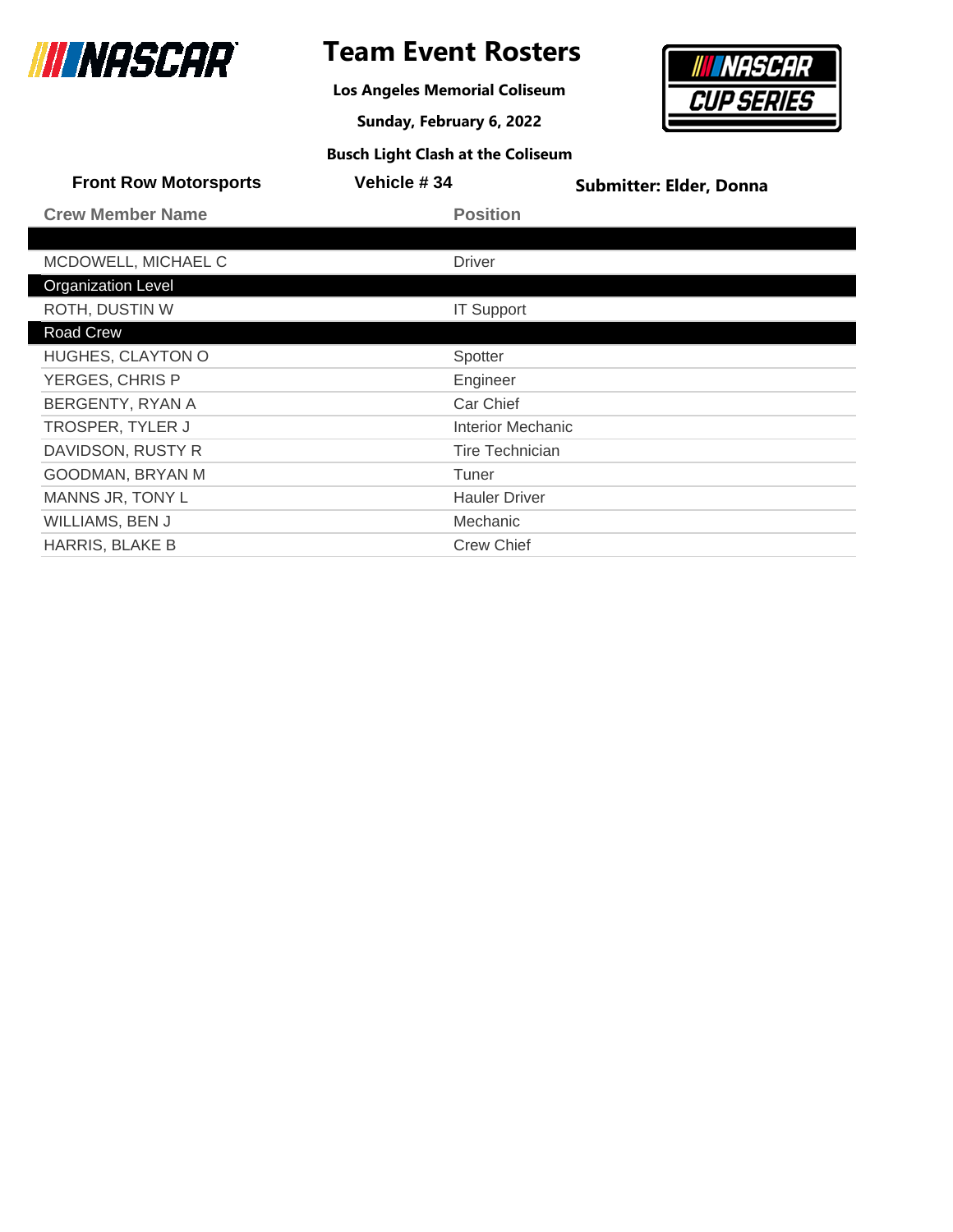

**Los Angeles Memorial Coliseum**

**Sunday, February 6, 2022**



|              | <b>Front Row Motorsports</b> | Vehicle #38 | <b>Submitter: Elder, Donna</b> |
|--------------|------------------------------|-------------|--------------------------------|
|              | <b>Crew Member Name</b>      |             | <b>Position</b>                |
|              |                              |             |                                |
|              | GILLILAND, TODD J            |             | <b>Driver</b>                  |
|              | <b>Organization Level</b>    |             |                                |
|              | <b>ROTH, DUSTIN W</b>        |             | <b>IT Support</b>              |
| Road Crew    |                              |             |                                |
|              | OSBORNE, CHRIS W             |             | Spotter                        |
|              | RAKER, TROY A                |             | Engineer                       |
|              | MANZER, TONY A               |             | Car Chief                      |
|              | <b>TUCKER, LUCAS H</b>       |             | <b>Interior Mechanic</b>       |
|              | <b>GROSSER, JUSTIN T</b>     |             | Tire Technician                |
|              | SANDLIN, TYLER T             |             | Mechanic                       |
| MEYER, TIM J |                              |             | Tuner                          |
|              | LIPSCOMB, KRISTOPHER S       |             | <b>Hauler Driver</b>           |
|              | CAPPELLO, DYLAN R            |             | Mechanic                       |
|              | BARBOUR, SETH A              |             | <b>Crew Chief</b>              |
|              |                              |             |                                |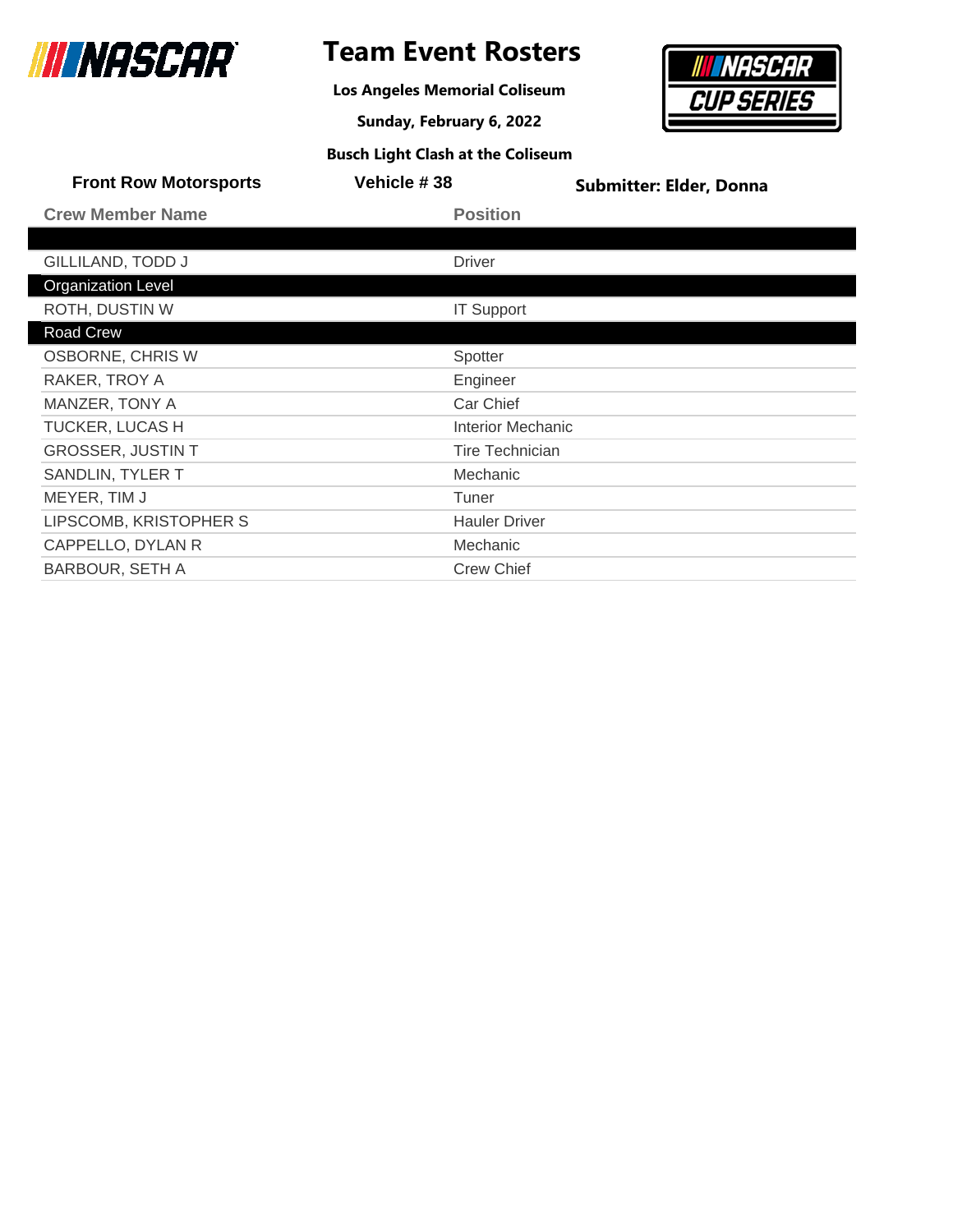

**Los Angeles Memorial Coliseum**

**Sunday, February 6, 2022**



| <b>Stewart Haas Racing</b> | Vehicle #4                  | <b>Submitter: Stimberis, Jennifer</b> |
|----------------------------|-----------------------------|---------------------------------------|
| <b>Crew Member Name</b>    | <b>Position</b>             |                                       |
|                            |                             |                                       |
| HARVICK, KEVIN M           | <b>Driver</b>               |                                       |
| <b>Organization Level</b>  |                             |                                       |
| ZIPADELLI, GREG C          | <b>Competition Director</b> |                                       |
| <b>JUSTICE, CHRISL</b>     | <b>IT Support</b>           |                                       |
| Road Crew                  |                             |                                       |
| FEDEWA, TIM T              | Spotter                     |                                       |
| <b>GERRINGER, DAX A</b>    | Engineer                    |                                       |
| SMITH, ROBERT N            | Car Chief                   |                                       |
| DEFAZIO, NICK A            | <b>Front End Mechanic</b>   |                                       |
| DORAN, STEPHEN D           | Engineer                    |                                       |
| TURSKI, JAMIE E            | <b>Tire Technician</b>      |                                       |
| <b>BRANDT, ROBERT M</b>    | Tuner                       |                                       |
| MITCHELL, STEPHEN J        | <b>Hauler Driver</b>        |                                       |
| <b>BEAN, RICHARD A</b>     | <b>Hauler Driver</b>        |                                       |
| CHILDERS, RODNEY S         | <b>Crew Chief</b>           |                                       |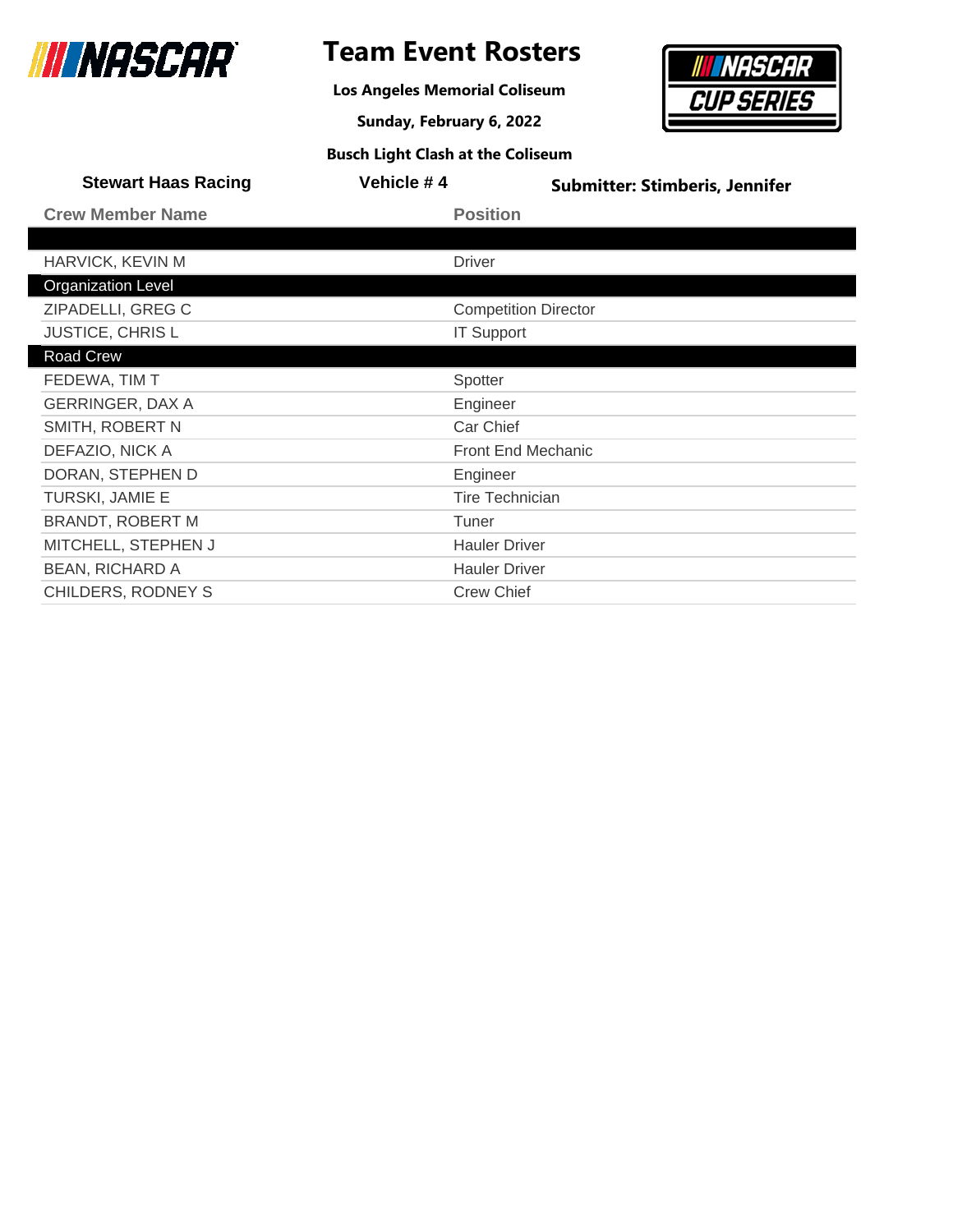

### **Team Event Rosters**

**Los Angeles Memorial Coliseum**

**Sunday, February 6, 2022**



| <b>Stewart Haas Racing</b> | Vehicle #41            | <b>Submitter: Stimberis, Jennifer</b> |
|----------------------------|------------------------|---------------------------------------|
| <b>Crew Member Name</b>    | <b>Position</b>        |                                       |
|                            |                        |                                       |
| <b>CUSTER, COLE M</b>      | <b>Driver</b>          |                                       |
| <b>Organization Level</b>  |                        |                                       |
| ZIPADELLI, GREG C          |                        | <b>Competition Director</b>           |
| <b>JUSTICE, CHRISL</b>     | <b>IT Support</b>      |                                       |
| Road Crew                  |                        |                                       |
| HOUSTON, ANDY C            | Spotter                |                                       |
| CARDAMONE, ANTHONY J       | Car Chief              |                                       |
| ZANOLINI, JOE L            |                        | <b>Front End Mechanic</b>             |
| <b>GRECO, AUSTIN L</b>     | <b>Tire Technician</b> |                                       |
| <b>KUEHN, AARON K</b>      | Shock Technician       |                                       |
| <b>CUPPLES, EVAN T</b>     | Tuner                  |                                       |
| RODRIGUES, DAVID L         | <b>Hauler Driver</b>   |                                       |
| <b>SCHLEYER, CHARLES B</b> | <b>Hauler Driver</b>   |                                       |
| DEESE, LEE P               | Engineer               |                                       |
| SHIPLETT, MIKE G           | <b>Crew Chief</b>      |                                       |
|                            |                        |                                       |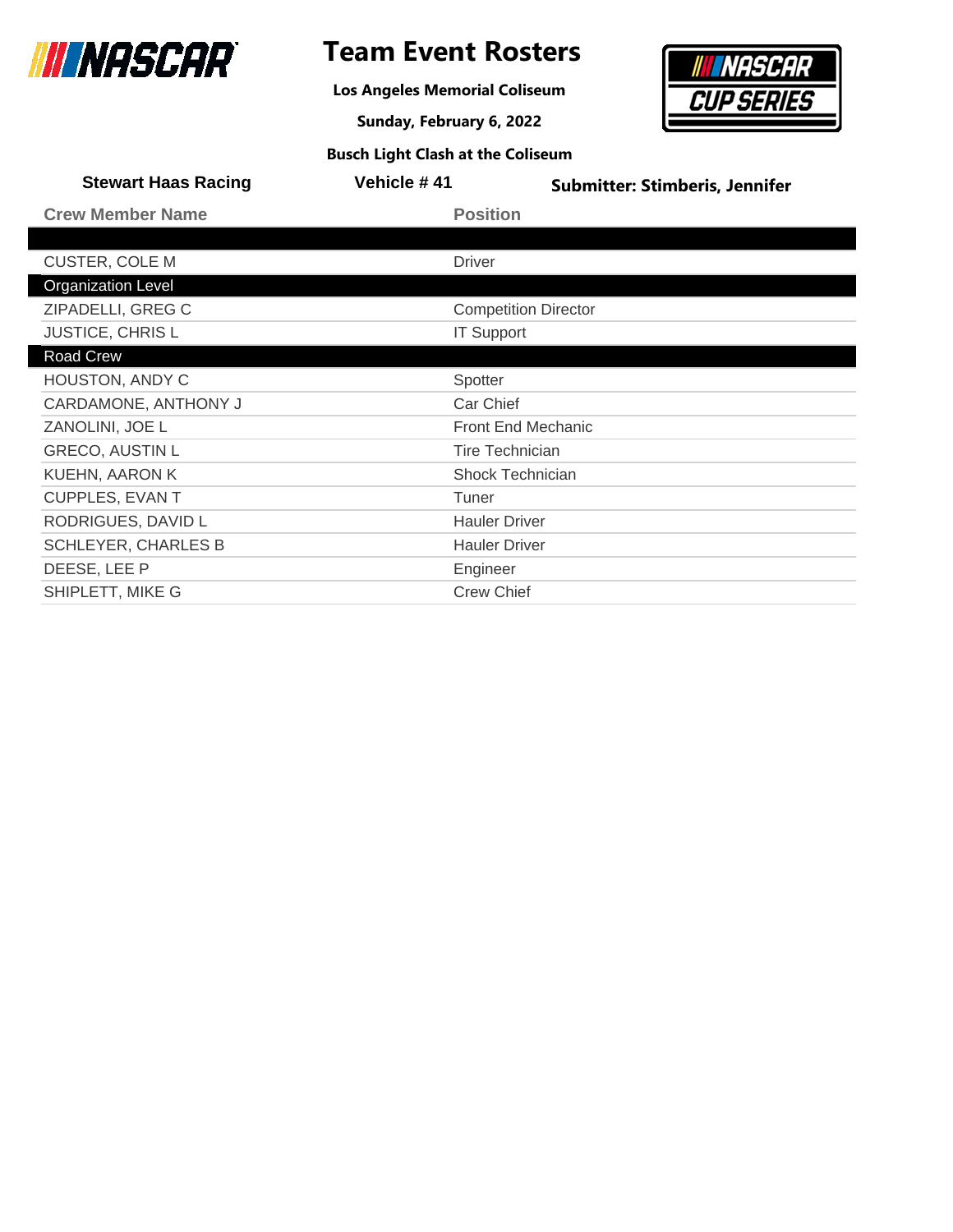

### **Team Event Rosters**

**Los Angeles Memorial Coliseum**

**Sunday, February 6, 2022**



| <b>Petty GMS</b>          | Vehicle #42                 | <b>Submitter: Case, Emily</b> |
|---------------------------|-----------------------------|-------------------------------|
| <b>Crew Member Name</b>   | <b>Position</b>             |                               |
|                           |                             |                               |
| DILLON, TY R              | <b>Driver</b>               |                               |
| <b>Organization Level</b> |                             |                               |
| <b>BEAM, MIKE D</b>       | <b>Competition Director</b> |                               |
| <b>BENSCH, EVAN R</b>     | <b>IT Support</b>           |                               |
| Road Crew                 |                             |                               |
| MONEZ, CHRIS B            | Spotter                     |                               |
| STRADER, CAM H            | Car Chief                   |                               |
| CARLSON, KEITH R          | Engineer                    |                               |
| HOLBROOK, KEITH L         | Mechanic                    |                               |
| CASADA, ZACHARY N         | <b>Front End Mechanic</b>   |                               |
| MARKHAM, DAVID C          | Engineer                    |                               |
| SLINEY, BRIAN D           | <b>Interior Mechanic</b>    |                               |
| MILLER, ROBERT J          | <b>Hauler Driver</b>        |                               |
| COHEN, JOEY P             | <b>Crew Chief</b>           |                               |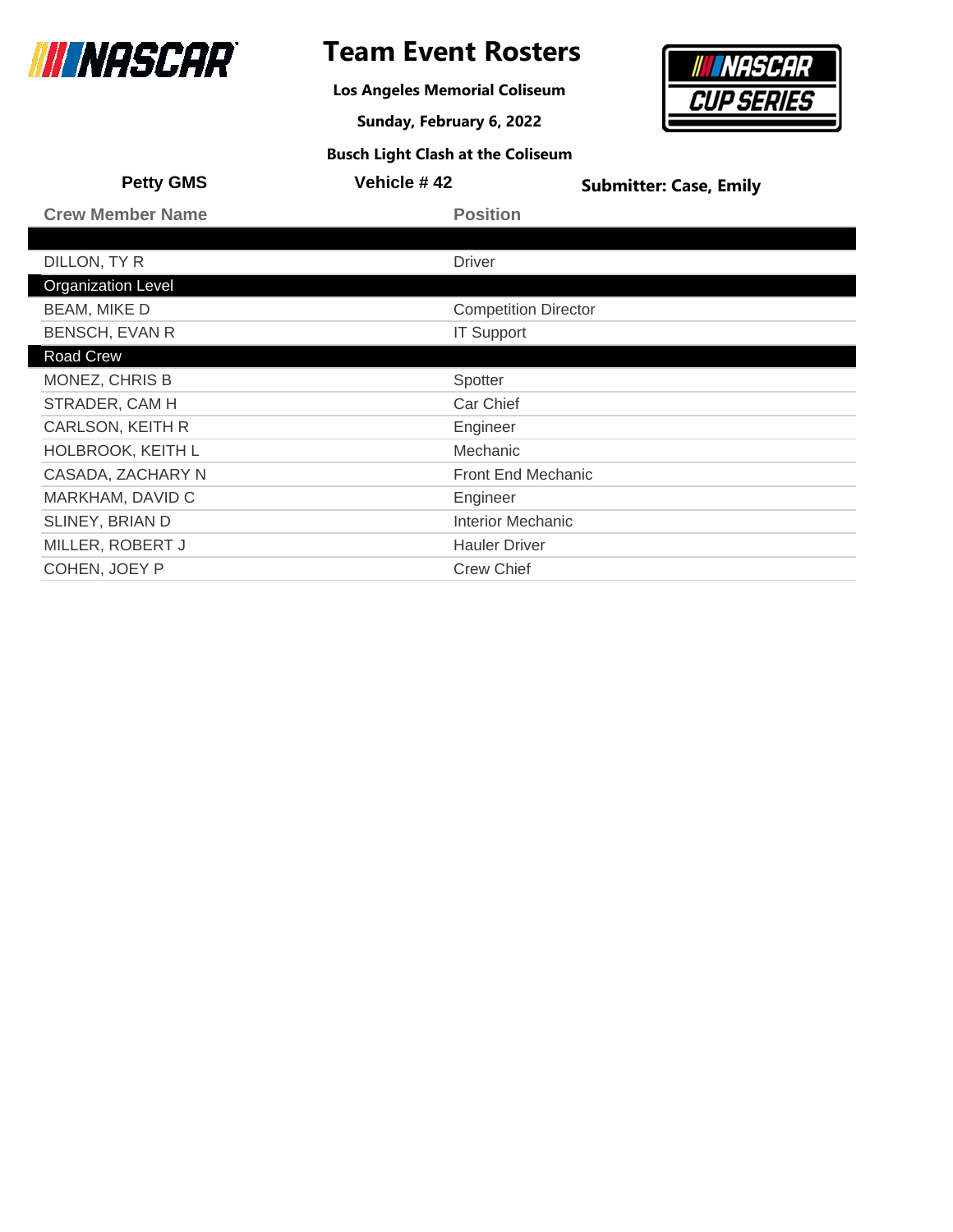

**Los Angeles Memorial Coliseum**

**Sunday, February 6, 2022**



| <b>Petty GMS</b>          | Vehicle #43                 | <b>Submitter: Case, Emily</b> |
|---------------------------|-----------------------------|-------------------------------|
| <b>Crew Member Name</b>   | <b>Position</b>             |                               |
|                           |                             |                               |
| JONES, ERIK B             | <b>Driver</b>               |                               |
| <b>Organization Level</b> |                             |                               |
| <b>BEAM, MIKE D</b>       | <b>Competition Director</b> |                               |
| <b>BENSCH, EVAN R</b>     | <b>IT Support</b>           |                               |
| Road Crew                 |                             |                               |
| <b>CARRELLI, RICK</b>     | Spotter                     |                               |
| FORGETTE, JOEY M          | Car Chief                   |                               |
| CASPER, JOHN S            | <b>Hauler Driver</b>        |                               |
| EFLAND III, DANNY D       | Engineer                    |                               |
| POLLAK, AUSTIN C          | Mechanic                    |                               |
| HOLDER, JIMMY R           | Tuner                       |                               |
| RIGGS, MICHAEL J          | Shock Technician            |                               |
| <b>GARCIA, RICKY T</b>    | Mechanic                    |                               |
| ELENZ, DAVID T            | <b>Crew Chief</b>           |                               |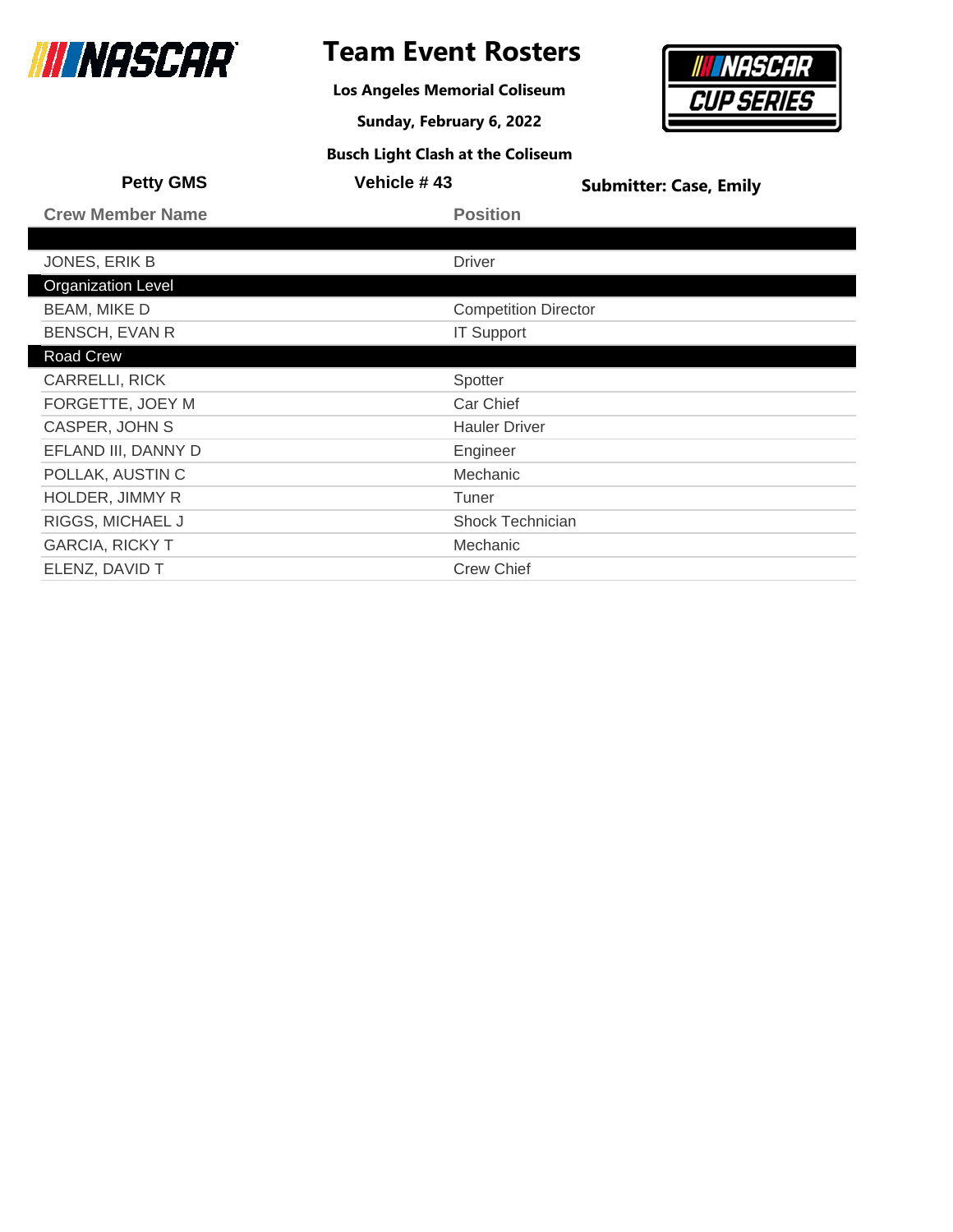

**Los Angeles Memorial Coliseum**

**Sunday, February 6, 2022**



| 23XI Racing                | Vehicle #45                 | Submitter: Berryman, Kerri |
|----------------------------|-----------------------------|----------------------------|
| <b>Crew Member Name</b>    | <b>Position</b>             |                            |
|                            |                             |                            |
| <b>BUSCH, KURT T</b>       | <b>Driver</b>               |                            |
| <b>Organization Level</b>  |                             |                            |
| WHEELER, MICHAEL C         | <b>Competition Director</b> |                            |
| MELANSON, JEFF P           | Other - Other               |                            |
| Road Crew                  |                             |                            |
| JARRETT, JASON A           | Spotter                     |                            |
| BRYANT, DAVID L            | Car Chief                   |                            |
| VINING, JOHN L             | Engineer                    |                            |
| COOKE, ADAM C              | Mechanic                    |                            |
| CROPPS, DAVID D            | <b>Hauler Driver</b>        |                            |
| SMITH, KEITH B             | <b>Hauler Driver</b>        |                            |
| <b>BONSIGNORE, FRANK A</b> | <b>Tire Technician</b>      |                            |
| RITCHIE, STEVE M           | Tuner                       |                            |
| PENA, JULIAN G             | Engineer                    |                            |
| <b>SCOTT, BILLY W</b>      | <b>Crew Chief</b>           |                            |
|                            |                             |                            |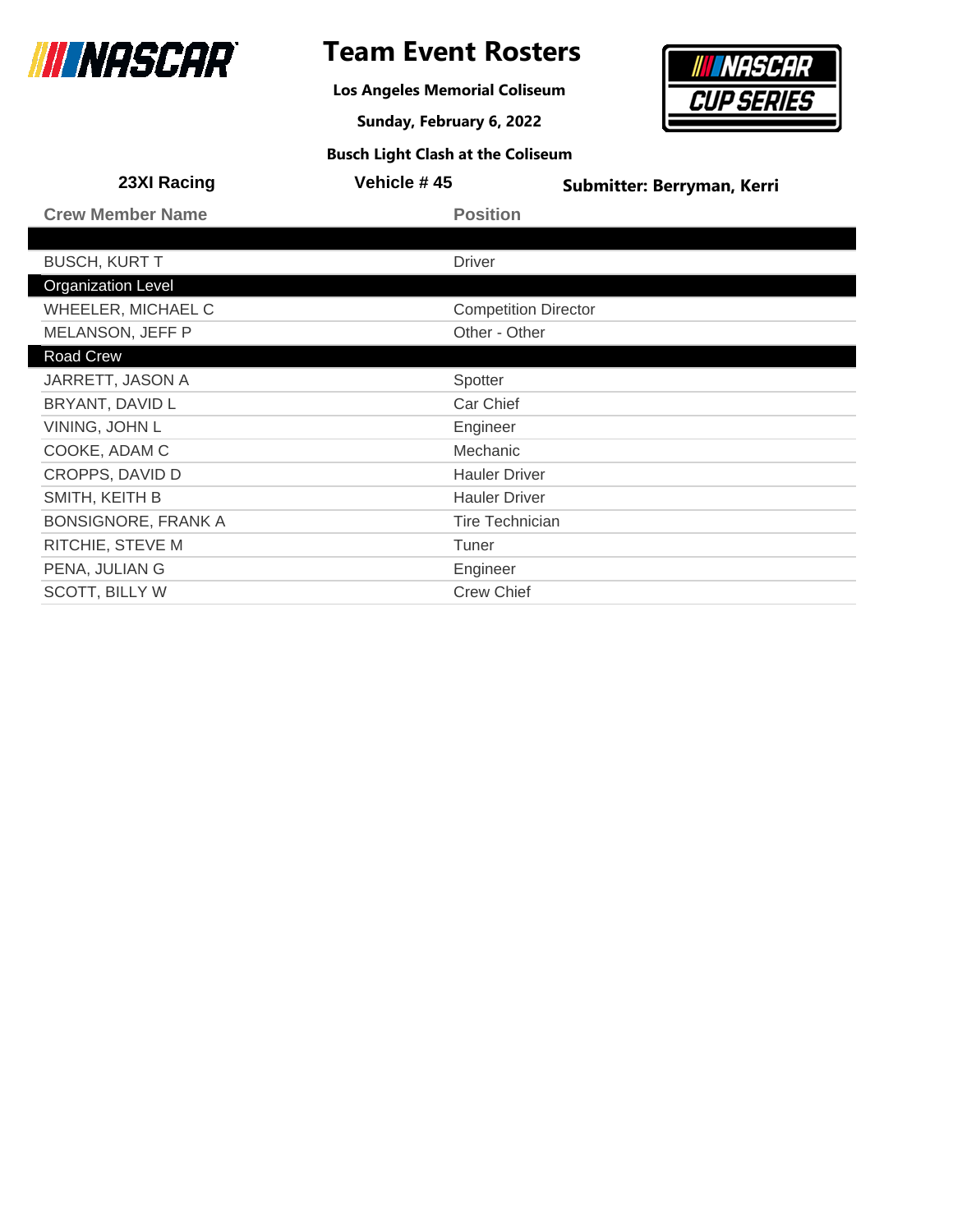

**Los Angeles Memorial Coliseum**

**Sunday, February 6, 2022**



| <b>JTG Daugherty Racing</b> | Vehicle #47            | <b>Submitter: Merrill, Kinsley</b> |
|-----------------------------|------------------------|------------------------------------|
| <b>Crew Member Name</b>     | <b>Position</b>        |                                    |
|                             |                        |                                    |
| STENHOUSE JR, RICKY         | <b>Driver</b>          |                                    |
| <b>Organization Level</b>   |                        |                                    |
| KELLEY, MICHAEL J           |                        | <b>Competition Director</b>        |
| SMITH, TRISTAN D            | <b>IT Support</b>      |                                    |
| Road Crew                   |                        |                                    |
| BOYD II, TAB A              | Spotter                |                                    |
| HOLLAR JR, JRE              | <b>Hauler Driver</b>   |                                    |
| MYRICK, CLINT L             | <b>Hauler Driver</b>   |                                    |
| VALERIANO, VINCE J          | Mechanic               |                                    |
| LUPIEN, ZAC K               | <b>Tire Technician</b> |                                    |
| YOUNG, TRAVIS A             | Car Chief              |                                    |
| GWILT, JOE M                | Engineer               |                                    |
| <b>GROVE, ERIC B</b>        |                        | <b>Interior Mechanic</b>           |
| MATTHEWS, KEITH A           | Tuner                  |                                    |
| PATTIE, BRIAN B             | <b>Crew Chief</b>      |                                    |
|                             |                        |                                    |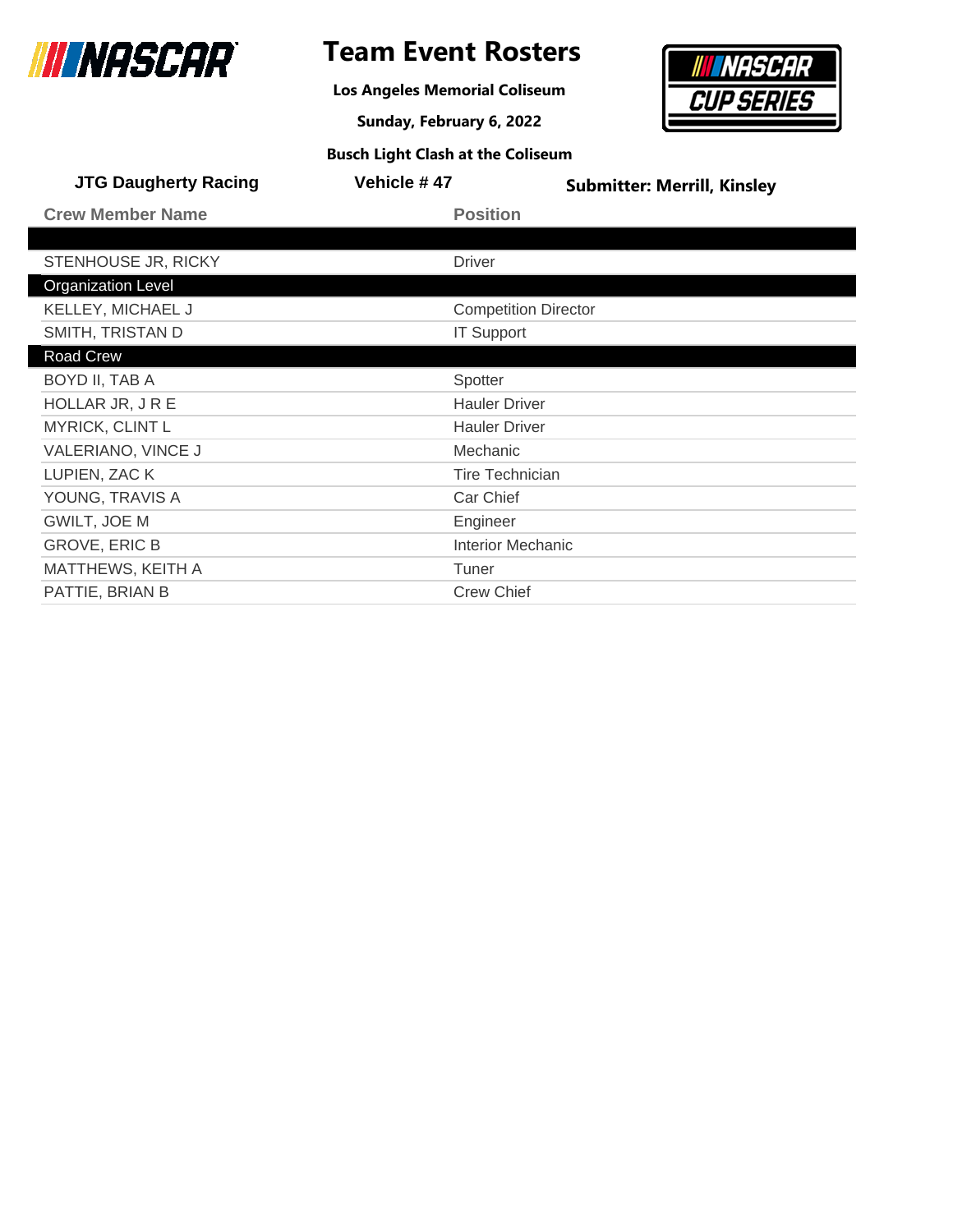

**Los Angeles Memorial Coliseum**

**Sunday, February 6, 2022**



| <b>Busch Light Clash at the Coliseum</b> |  |  |
|------------------------------------------|--|--|
|------------------------------------------|--|--|

| <b>Hendrick Motorsports</b> | Vehicle #48                 | <b>Submitter: Jones, Dacy</b> |
|-----------------------------|-----------------------------|-------------------------------|
| <b>Crew Member Name</b>     | <b>Position</b>             |                               |
|                             |                             |                               |
| BOWMAN, ALEX M              | <b>Driver</b>               |                               |
| <b>Organization Level</b>   |                             |                               |
| ANDREWS, JEFF               | Other -                     |                               |
| KNAUS, CHAD A               | <b>Competition Director</b> |                               |
| Road Crew                   |                             |                               |
| HAMLIN, KEVIN K             | Spotter                     |                               |
| <b>ELIASON, CHAIS</b>       | Engineer                    |                               |
| SIPES, TY M                 | Car Chief                   |                               |
| KAUFFMAN, REUBEN J          | Mechanic                    |                               |
| HAAG, CARL D                | <b>Tire Technician</b>      |                               |
| RAYNOR, STEPHEN D           | Tuner                       |                               |
| DENTON, SCOTT S             | <b>Hauler Driver</b>        |                               |
| <b>SEAMANS, ANDREW</b>      | <b>Hauler Driver</b>        |                               |
| <b>BLAKE, CHRISTOPHER T</b> | Mechanic                    |                               |
| <b>IVES, GREG S</b>         | <b>Crew Chief</b>           |                               |
|                             |                             |                               |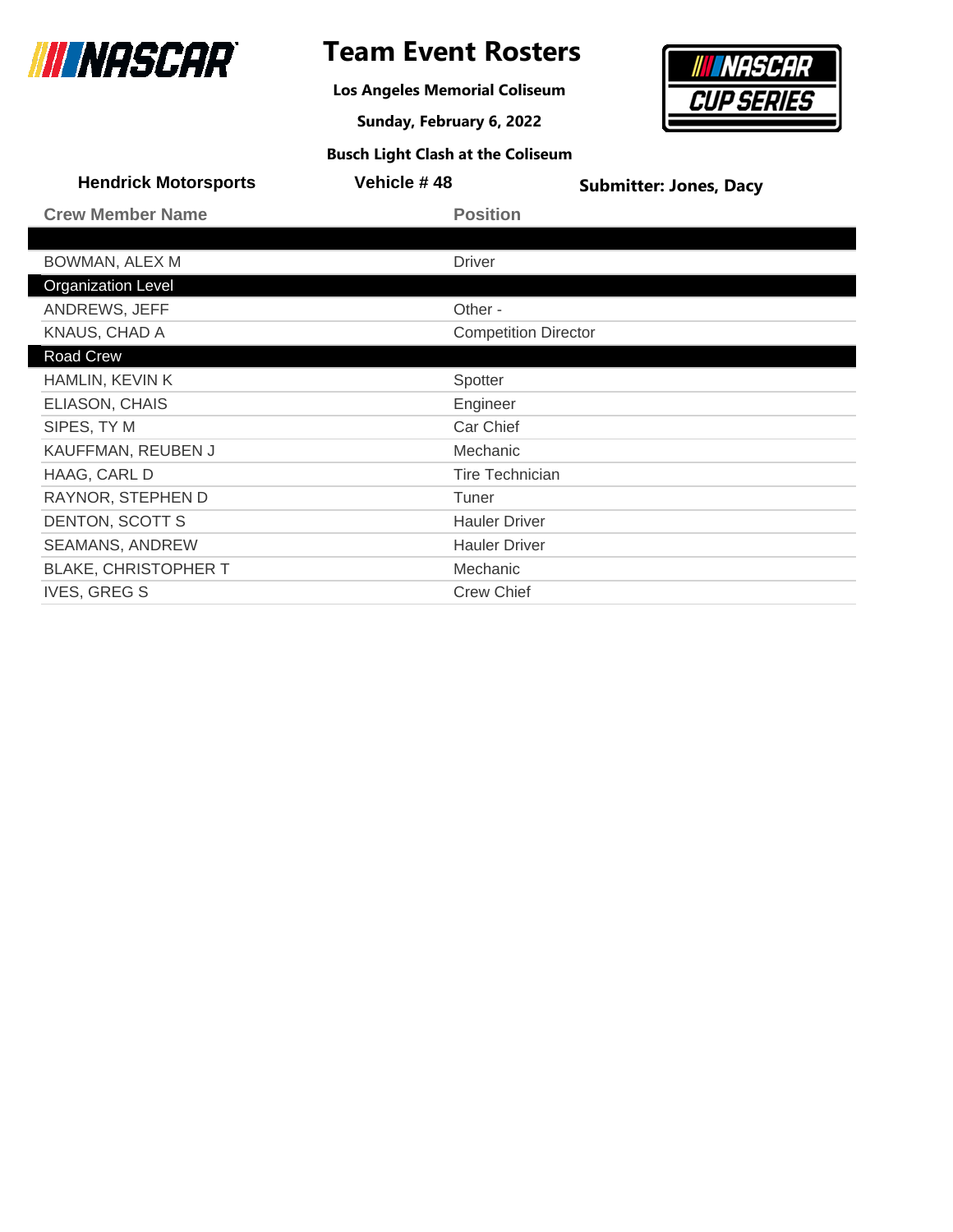

**Los Angeles Memorial Coliseum**

**Sunday, February 6, 2022**



| <b>Busch Light Clash at the Coliseum</b> |  |
|------------------------------------------|--|
|------------------------------------------|--|

| <b>Hendrick Motorsports</b> | Vehicle #5 | <b>Submitter: Jones, Dacy</b> |
|-----------------------------|------------|-------------------------------|
| <b>Crew Member Name</b>     |            | <b>Position</b>               |
|                             |            |                               |
| LARSON, KYLE M              |            | <b>Driver</b>                 |
| <b>Organization Level</b>   |            |                               |
| ANDREWS, JEFF               |            | Other -                       |
| KNAUS, CHAD A               |            | <b>Competition Director</b>   |
| Road Crew                   |            |                               |
| MONN, TYLER A               |            | Spotter                       |
| WALL, ADAM C                |            | Engineer                      |
| SAUNDERS, JESSE W           |            | Car Chief                     |
| <b>HESLINK, THOMAS M</b>    |            | Mechanic                      |
| VILLANUEVA JR, CESAR S      |            | <b>Tire Technician</b>        |
| TIMM, MURRAY A              |            | Tuner                         |
| SCOTT, LANCE C              |            | <b>Hauler Driver</b>          |
| YODER, MARLIN R             |            | <b>Hauler Driver</b>          |
| STEWART, CAL J              |            | Mechanic                      |
| DANIELS, CLIFF O            |            | <b>Crew Chief</b>             |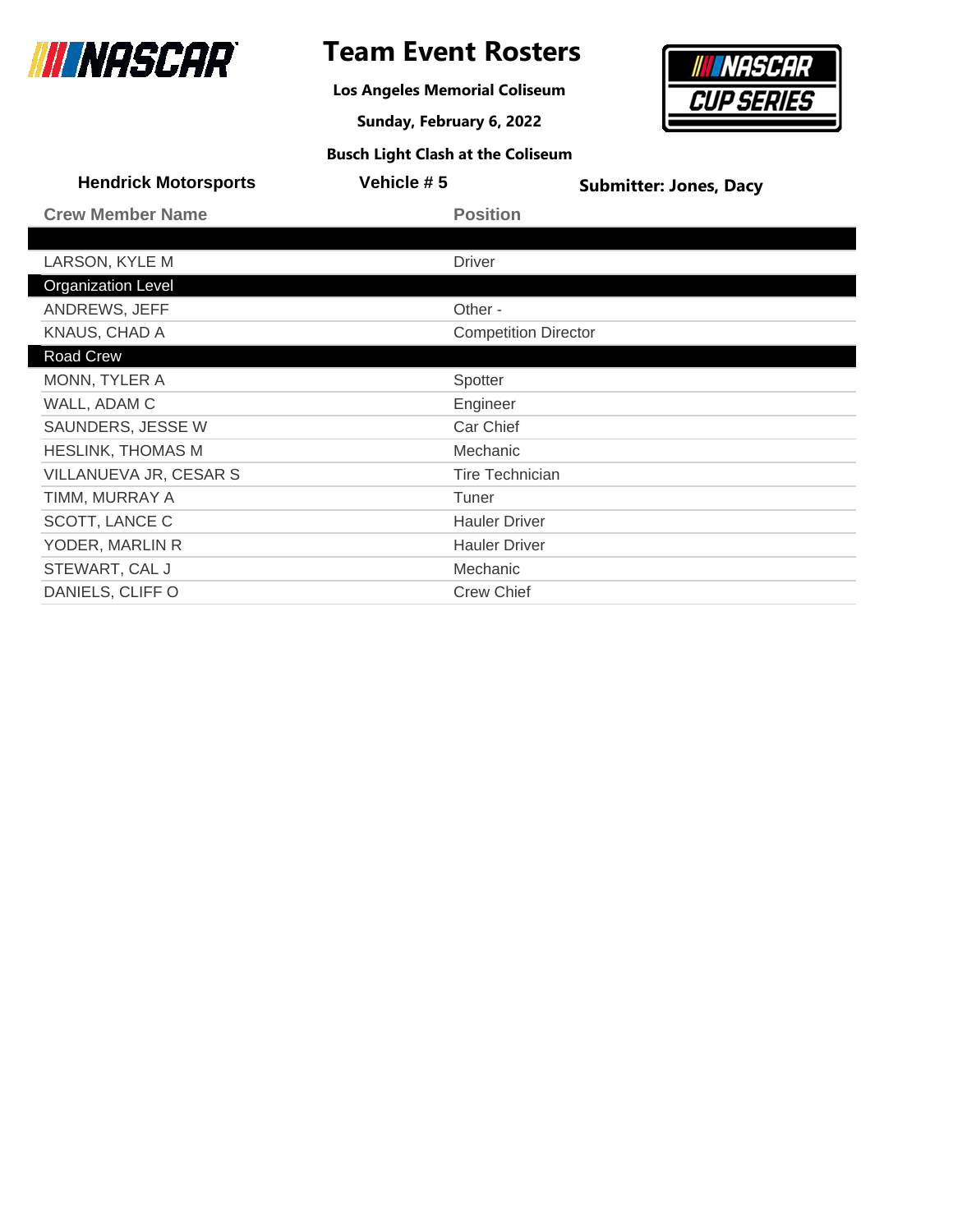

**Los Angeles Memorial Coliseum**

**Sunday, February 6, 2022**



| <b>Rick Ware Racing</b>   | Vehicle #51                 | <b>Submitter: Carlson, Stacey</b> |
|---------------------------|-----------------------------|-----------------------------------|
| <b>Crew Member Name</b>   | <b>Position</b>             |                                   |
|                           |                             |                                   |
| WARE, CODY S              | <b>Driver</b>               |                                   |
| <b>Organization Level</b> |                             |                                   |
| EVANS, KEN E              | <b>Competition Director</b> |                                   |
| HILLMAN, MICHAEL E        | <b>Technical Director</b>   |                                   |
| Road Crew                 |                             |                                   |
| <b>BARKDOLL, STEVE P</b>  | Spotter                     |                                   |
| EDWARDS, JAMIE A          | Car Chief                   |                                   |
| <b>GRAY, STEVEN R</b>     | Engineer                    |                                   |
| <b>BAMOND, JOSHUA</b>     | <b>Tire Technician</b>      |                                   |
| CHASE, MIKE A             | <b>Shock Technician</b>     |                                   |
| WHITLEY, BEAU J           | Mechanic                    |                                   |
| SINEX, BARRY              | <b>Hauler Driver</b>        |                                   |
| SITZ, WILLIAM             | <b>Hauler Driver</b>        |                                   |
| PLOURDE, BILLY J          | <b>Crew Chief</b>           |                                   |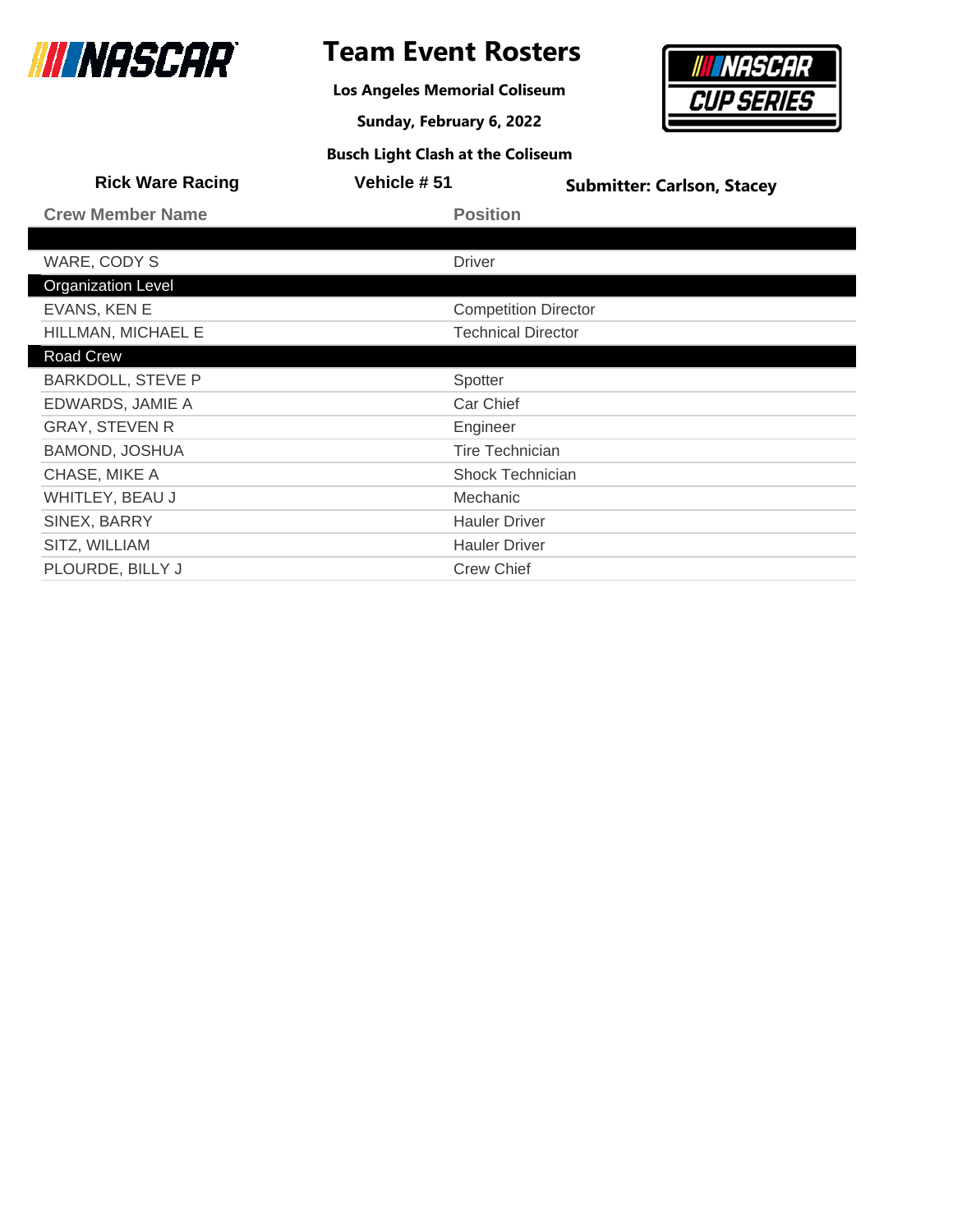

### **Team Event Rosters**

**Los Angeles Memorial Coliseum**

**Sunday, February 6, 2022**



| <b>RFK Racing</b>          | Vehicle #6                  | <b>Submitter: Allen, Kyle</b> |
|----------------------------|-----------------------------|-------------------------------|
| <b>Crew Member Name</b>    | <b>Position</b>             |                               |
|                            |                             |                               |
| <b>KESELOWSKI, BRAD A</b>  | <b>Driver</b>               |                               |
| <b>Organization Level</b>  |                             |                               |
| THOMPSON, JEREMY D         | <b>Competition Director</b> |                               |
| MCCAIN, BRYAN D            | <b>IT Support</b>           |                               |
| <b>Road Crew</b>           |                             |                               |
| MAJORS, TJ J               | Spotter                     |                               |
| SELL, JOSH S               | Engineer                    |                               |
| CASE, NICK D               | Car Chief                   |                               |
| LOPES JR, ROBERT J         | <b>Tire Technician</b>      |                               |
| ELLIS, JONATHON P          | <b>Mechanic</b>             |                               |
| SALMONS, JONATHAN B        | Mechanic                    |                               |
| HOUSE, MATTHEW D           | <b>Hauler Driver</b>        |                               |
| BRANZELLE, JONATHAN K      | Mechanic                    |                               |
| <b>CLODFELTER, SCOTT S</b> | <b>Hauler Driver</b>        |                               |
| MCCALL, MATT D             | <b>Crew Chief</b>           |                               |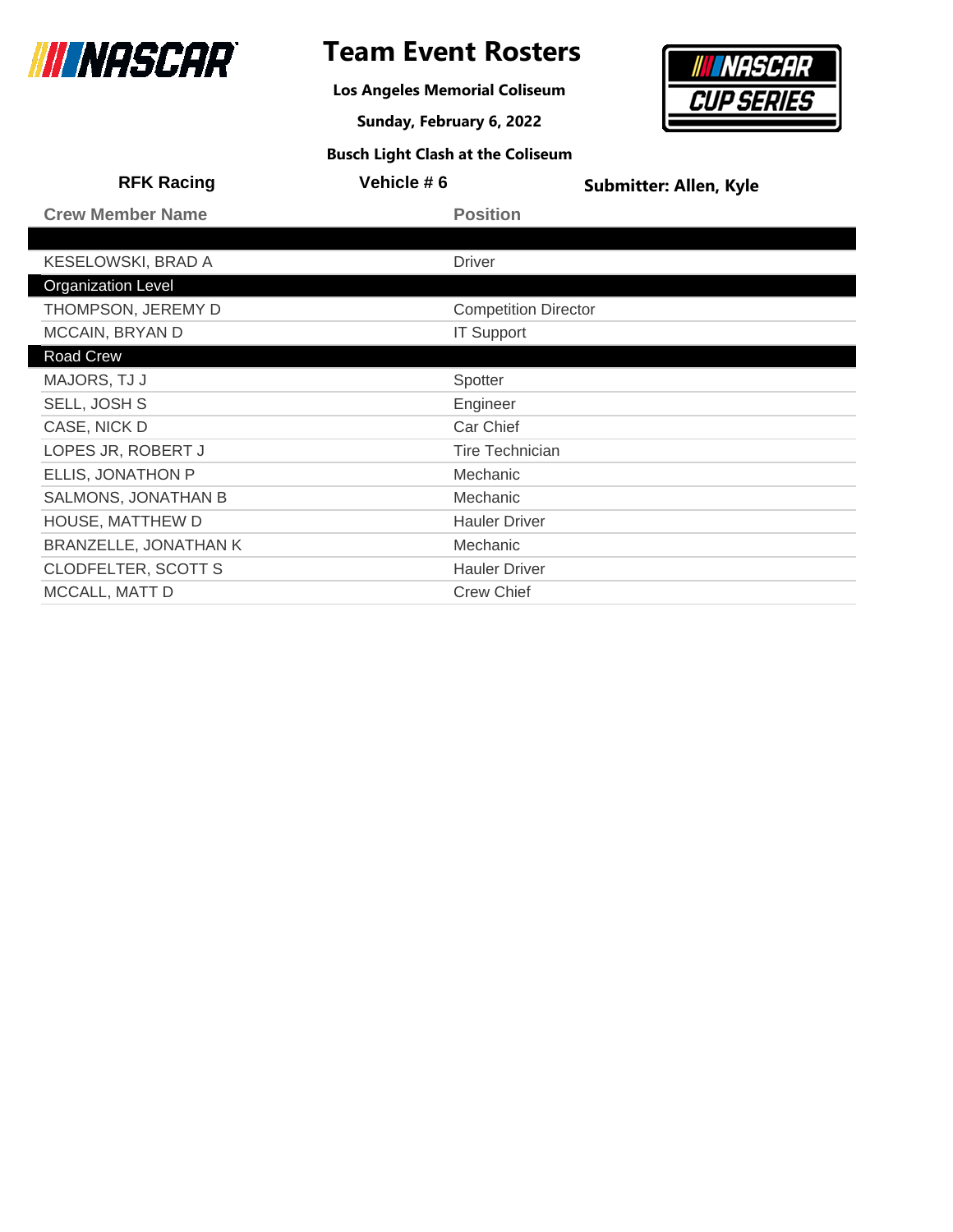

**Los Angeles Memorial Coliseum**

**Sunday, February 6, 2022**



| <b>Spire Motorsports</b> | Vehicle #7             | <b>Submitter: Sparks, Ryan</b> |
|--------------------------|------------------------|--------------------------------|
| <b>Crew Member Name</b>  | <b>Position</b>        |                                |
|                          |                        |                                |
| LAJOIE, COREY D          | <b>Driver</b>          |                                |
| Road Crew                |                        |                                |
| BELL JR, T J P           | Spotter                |                                |
| <b>BREWER, SCOTT T</b>   | Car Chief              |                                |
| TOWLES, RYAN O           | <b>Mechanic</b>        |                                |
| CASH, DYLAN M            | <b>Tire Technician</b> |                                |
| <b>GANGDAL, ROY L</b>    | Engineer               |                                |
| FREDERICK, CHAD D        | <b>Hauler Driver</b>   |                                |
| FRASER III, BILLY D      | Tuner                  |                                |
| SPARKS, RYAN A           | <b>Crew Chief</b>      |                                |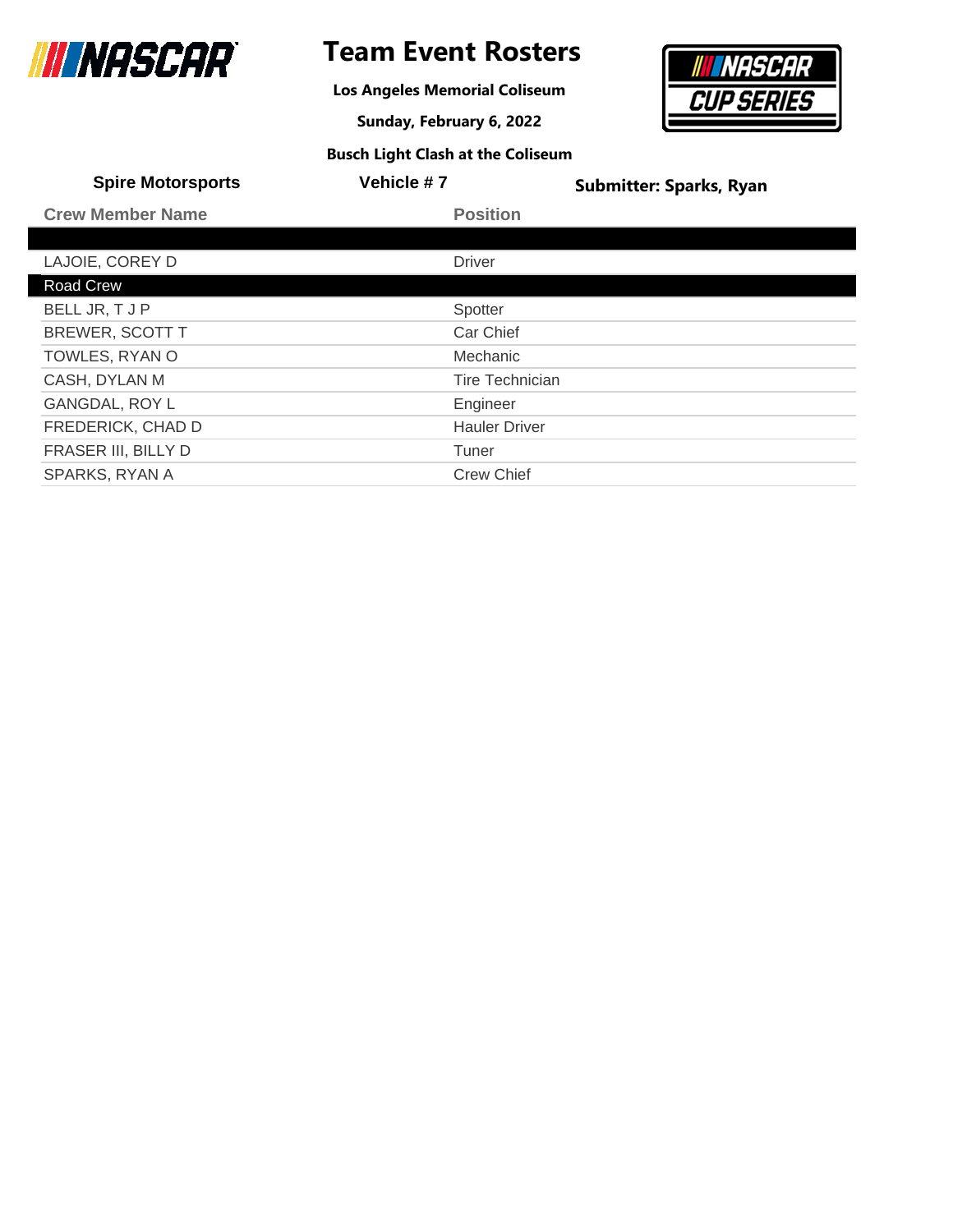

**Los Angeles Memorial Coliseum**

**Sunday, February 6, 2022**

## *NASCAR* **CUP SERIES**

| <b>Busch Light Clash at the Coliseum</b> |  |
|------------------------------------------|--|
|------------------------------------------|--|

| <b>Spire Motorsports</b>   | Vehicle #77            | <b>Submitter: Bellicourt, Kevin</b> |
|----------------------------|------------------------|-------------------------------------|
| <b>Crew Member Name</b>    | <b>Position</b>        |                                     |
|                            |                        |                                     |
| CASSILL, LANDON D          | <b>Driver</b>          |                                     |
| Road Crew                  |                        |                                     |
| SORENSON, REED R           | Spotter                |                                     |
| <b>SOWA, NICHOLAS</b>      | Engineer               |                                     |
| NORRIS, JRR                | Car Chief              |                                     |
| WINSLOW, CJ A              | Mechanic               |                                     |
| BRANDON JR, DAVID A        | <b>Hauler Driver</b>   |                                     |
| <b>BELL, CHRISTOPHER D</b> | <b>Tire Technician</b> |                                     |
| <b>BELLICOURT, KEVIN E</b> | <b>Crew Chief</b>      |                                     |
|                            |                        |                                     |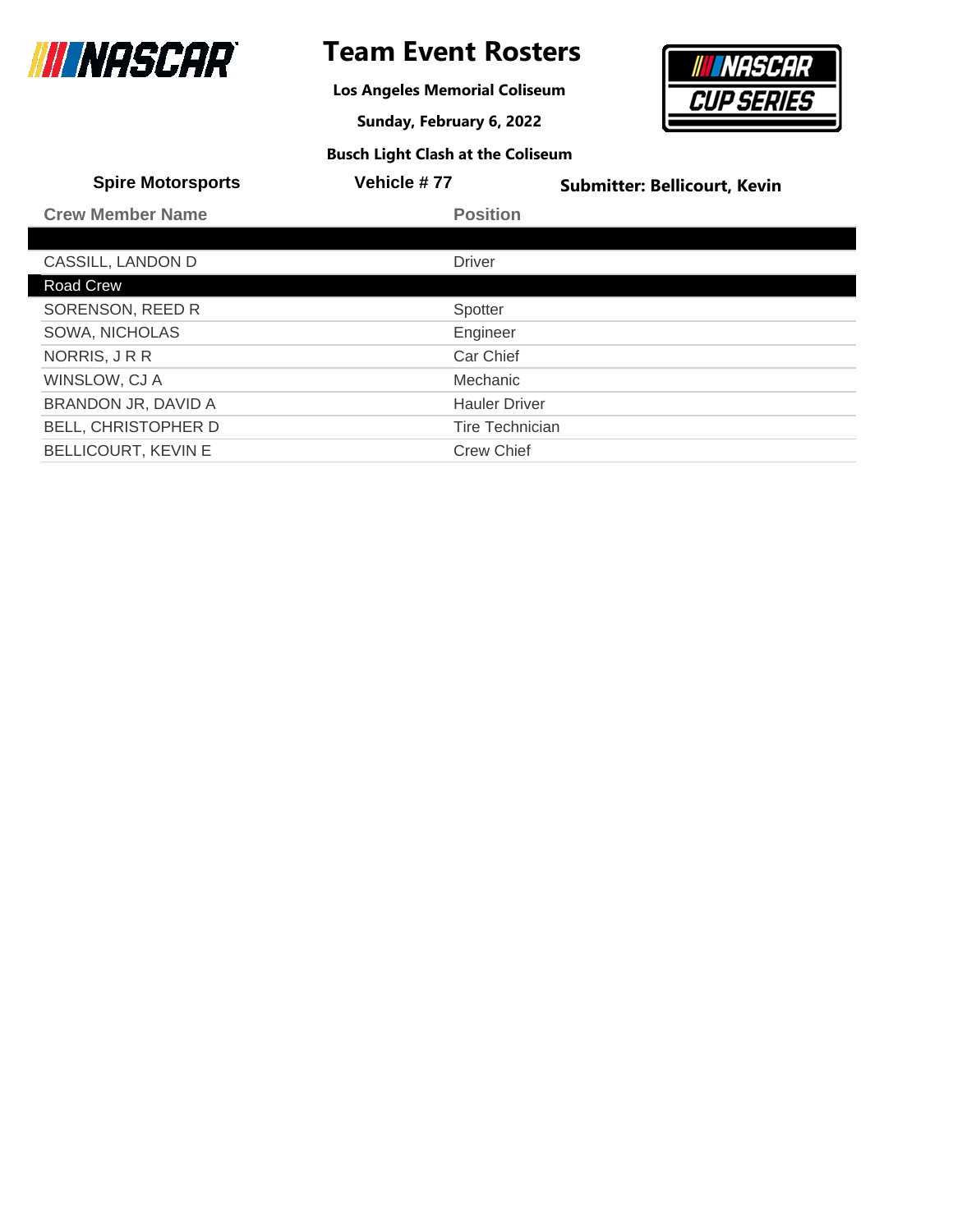

### **Team Event Rosters**

**Los Angeles Memorial Coliseum**

**Sunday, February 6, 2022 Busch Light Clash at the Coliseum**

## *NASCAR* **CUP SERIES**

| <b>Live Fast Motorsports</b> | Vehicle #78                 | <b>Submitter: Gall, Donna</b> |
|------------------------------|-----------------------------|-------------------------------|
| <b>Crew Member Name</b>      | <b>Position</b>             |                               |
|                              |                             |                               |
| MCLEOD, BJ D                 | <b>Driver</b>               |                               |
| <b>Organization Level</b>    |                             |                               |
| INGRAM JR, DAVID D           | <b>Competition Director</b> |                               |
| Road Crew                    |                             |                               |
| PEPPER, DAVID N              | Spotter                     |                               |
| STANLEY, CHRISTOPHER S       | Engineer                    |                               |
| <b>GRAF, TYLER C</b>         | Car Chief                   |                               |
| JOHN JR, WILLIAM H           | <b>Tire Technician</b>      |                               |
| GALL, DAVID W                | Mechanic                    |                               |
| <b>KERR, MARSHALL</b>        | Mechanic                    |                               |
| SWETMAN, JOHN                | <b>Hauler Driver</b>        |                               |
| RECTOR, JEFF D               | <b>Hauler Driver</b>        |                               |
| LESLIE, LEE H                | <b>Crew Chief</b>           |                               |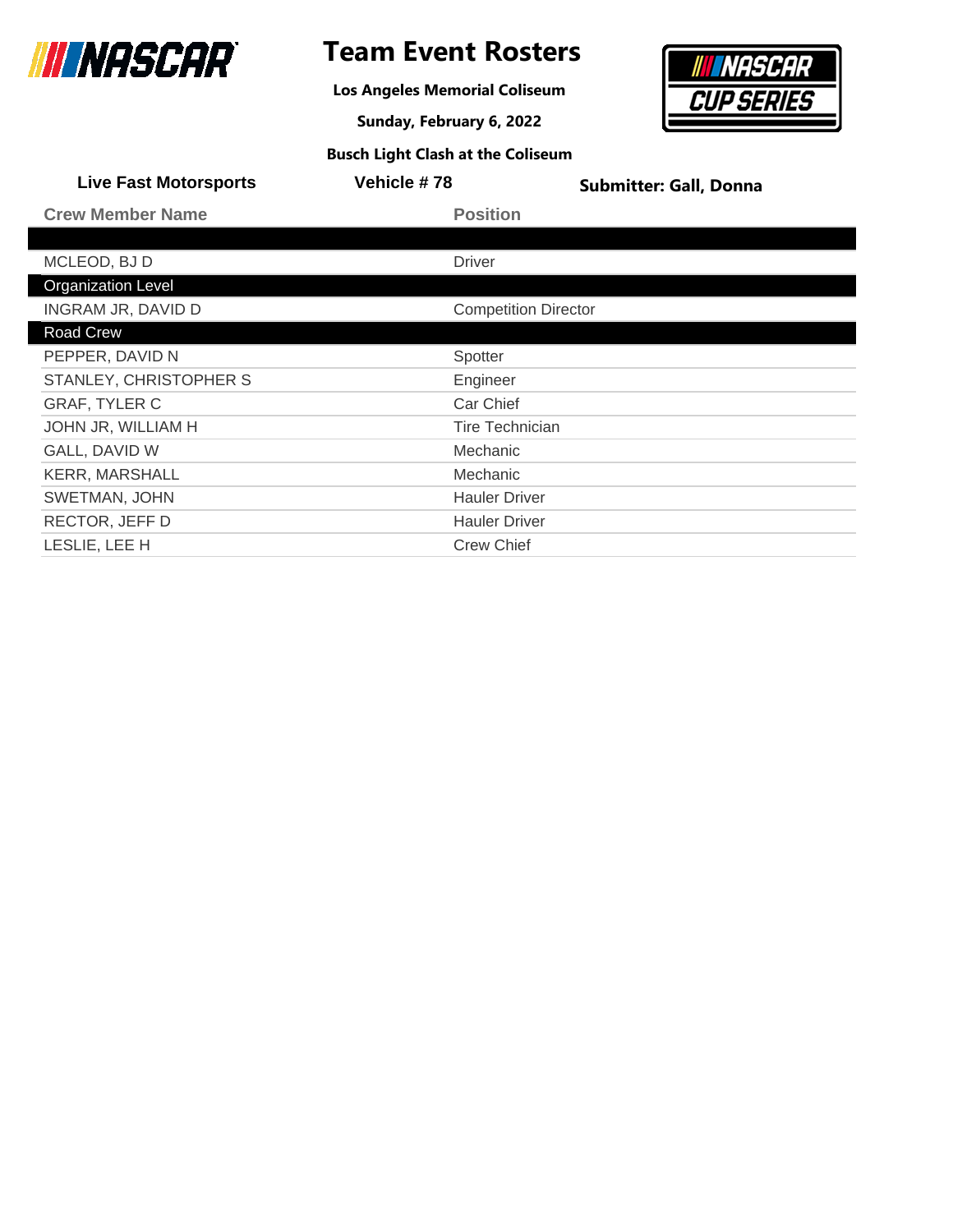

**Los Angeles Memorial Coliseum**

**Sunday, February 6, 2022**



| <b>Richard Childress Racing</b> | Vehicle #8 | <b>Submitter: Mcdaniel, Laura</b> |
|---------------------------------|------------|-----------------------------------|
| <b>Crew Member Name</b>         |            | <b>Position</b>                   |
|                                 |            |                                   |
| REDDICK, TYLER G                |            | <b>Driver</b>                     |
| <b>REDDICK, TYLER G</b>         |            | <b>Driver</b>                     |
| <b>Organization Level</b>       |            |                                   |
| PETREE III, ANDY A              |            | <b>Competition Director</b>       |
| <b>GREER, SHANE S</b>           |            | <b>IT Support</b>                 |
| Road Crew                       |            |                                   |
| KNEELAND, DEREK J               |            | Spotter                           |
| ALEXANDER, DAVID C              |            | Car Chief                         |
| DICKESON, ANDREW                |            | Engineer                          |
| TROUPE, NATE W                  |            | Engineer                          |
| <b>WIDENER, SCOTT E</b>         |            | Mechanic                          |
| BENDER, JAMES J                 |            | <b>Tire Technician</b>            |
| TUTTLE, JERRY L                 |            | <b>Hauler Driver</b>              |
| PARKS, RICHARD H                |            | <b>Hauler Driver</b>              |
| POHLMAN, JIM                    |            | Mechanic                          |
| <b>BURNETT, RANDALL S</b>       |            | <b>Crew Chief</b>                 |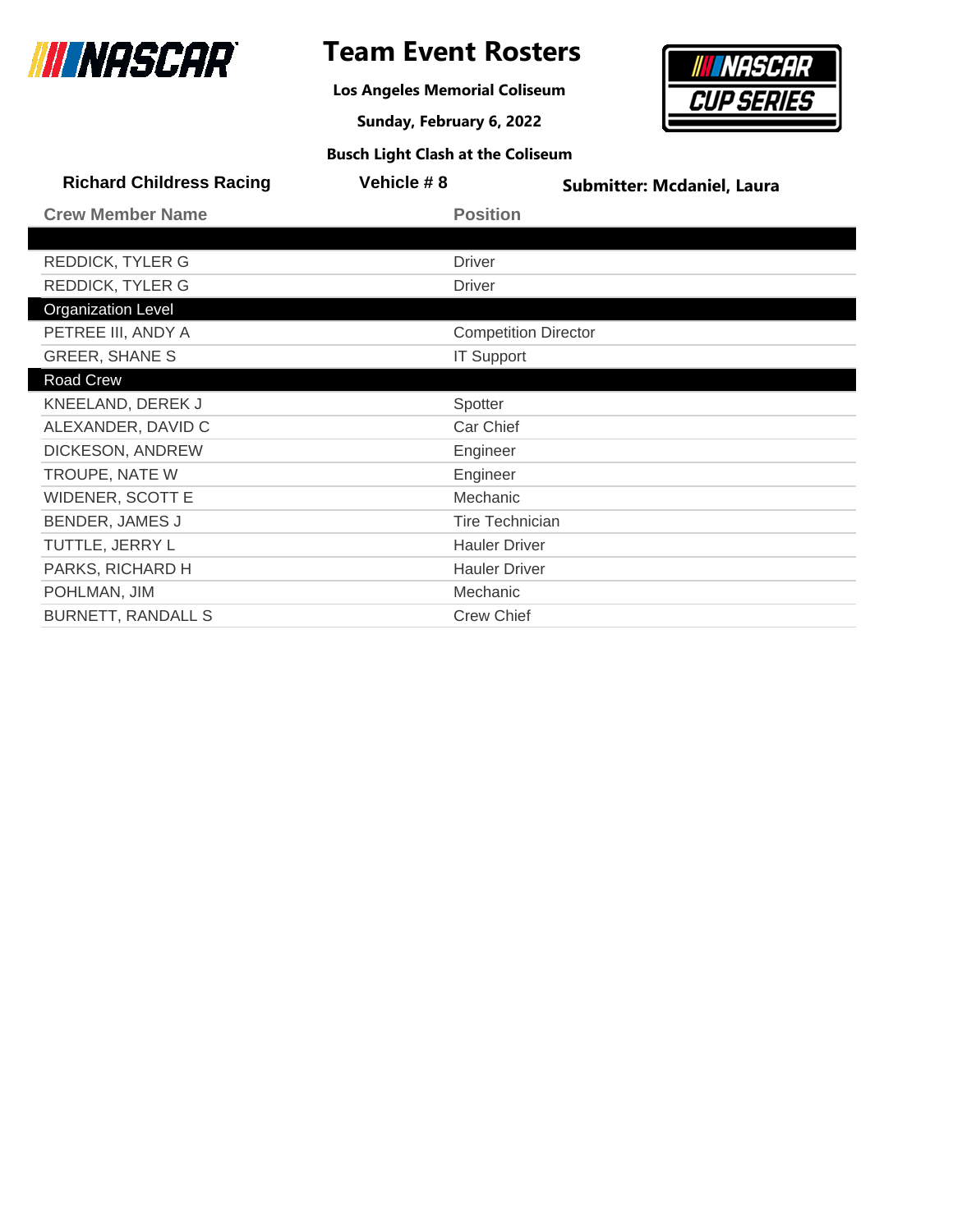

**Los Angeles Memorial Coliseum**

**Sunday, February 6, 2022**



|  |  |  |  | <b>Busch Light Clash at the Coliseum</b> |
|--|--|--|--|------------------------------------------|
|--|--|--|--|------------------------------------------|

| <b>Hendrick Motorsports</b> | Vehicle #9    | <b>Submitter: Jones, Dacy</b> |  |
|-----------------------------|---------------|-------------------------------|--|
| <b>Crew Member Name</b>     |               | <b>Position</b>               |  |
|                             |               |                               |  |
| ELLIOTT, CHASE C            | <b>Driver</b> |                               |  |
| <b>Organization Level</b>   |               |                               |  |
| ANDREWS, JEFF               |               | Other -                       |  |
| KNAUS, CHAD A               |               | <b>Competition Director</b>   |  |
| Road Crew                   |               |                               |  |
| D'HONDT, EDDIE J            |               | Spotter                       |  |
| GRAY, TOM J                 |               | Engineer                      |  |
| <b>BARNDT, MATT D</b>       |               | Car Chief                     |  |
| TIMM, COLE A                |               | Mechanic                      |  |
| <b>BOVE, ANTHONY F</b>      | Tuner         |                               |  |
| ALSTON, DEVIN A             |               | <b>Hauler Driver</b>          |  |
| RICKELMANN, JACK W          |               | <b>Tire Technician</b>        |  |
| STEGER, NICK B              |               | Mechanic                      |  |
| HAYMAKER, CHRIS L           |               | <b>Hauler Driver</b>          |  |
| <b>GUSTAFSON, ALAN A</b>    |               | <b>Crew Chief</b>             |  |
|                             |               |                               |  |